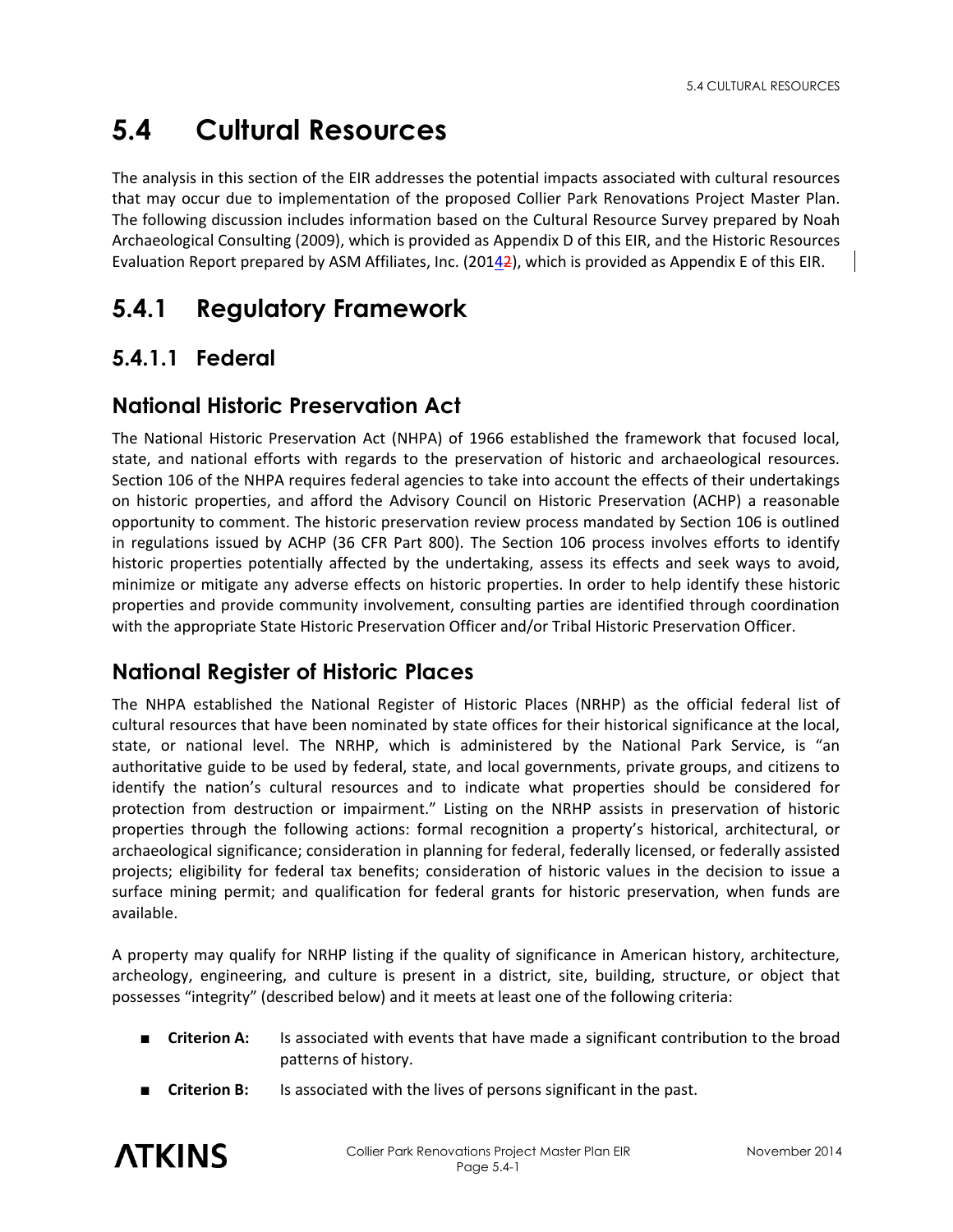- **Criterion C:** Embodies the distinctive characteristics of a type, period, or method of construction; or represents the work of a master; or possesses high artistic values; or represents a significant and distinguishable entity whose components may lack individual distinction.
- **Criterion D:** Has yielded, or may be likely to yield, information important in prehistory or history.

As noted above, in order to be eligible for listing on the NRHP, a property must also retain sufficient integrity, which is "the ability of a property to convey its significance." The evaluation of integrity must be grounded in an understanding of a property's physical features, and how they relate to the concept of integrity. Determining which of these aspects are most important to a property requires knowing why, where, and when a property is significant. To retain historic integrity, a property must possess several, and usually most, of the following seven aspects of integrity:

- 1) Location—the place where the historic property was constructed or the place where the historic event occurred.
- 2) Design—the combination of elements that create the form, plan, space, structure, and style of a property.
- 3) Setting—the physical environment of a historic property.
- 4) Materials—the physical elements that were combined or deposited during a particular period of time and in a particular pattern or configuration to form a historic property.
- 5) Workmanship—the physical evidence of the crafts of a particular culture or people during any given period of history or prehistory.
- 6) Feeling—a property's expression of the aesthetic or historic sense of a particular period of time.
- 7) Association—the direct link between an important historic event or person and a historic property.

The relevant aspects of integrity depend upon the NRHP criteria applied to the property. For example, a property nominated under Criterion A (events) would be likely to convey its significance primarily through integrity of location, setting, and association. A property nominated under Criterion C (design) would usually rely primarily on integrity of design, materials, and workmanship.

Ordinarily cemeteries, birthplaces, or graves of historical figures, properties owned by religious institutions or used for religious purposes, structures that have been moved from their original locations, reconstructed historic buildings, properties primarily commemorative in nature, and properties that have achieved significance within the past 50 years shall not be considered eligible for the NRHP. However, such properties will qualify if they are integral parts of districts that do meet the criteria or if they fall within any of the following categories:

- a) Religious property deriving primary significance from architectural or artistic distinction or historical importance;
- b) Building or structure removed from its original location but which is significant primarily for architectural value, or which is the surviving structure most importantly associated with a historic person or event;

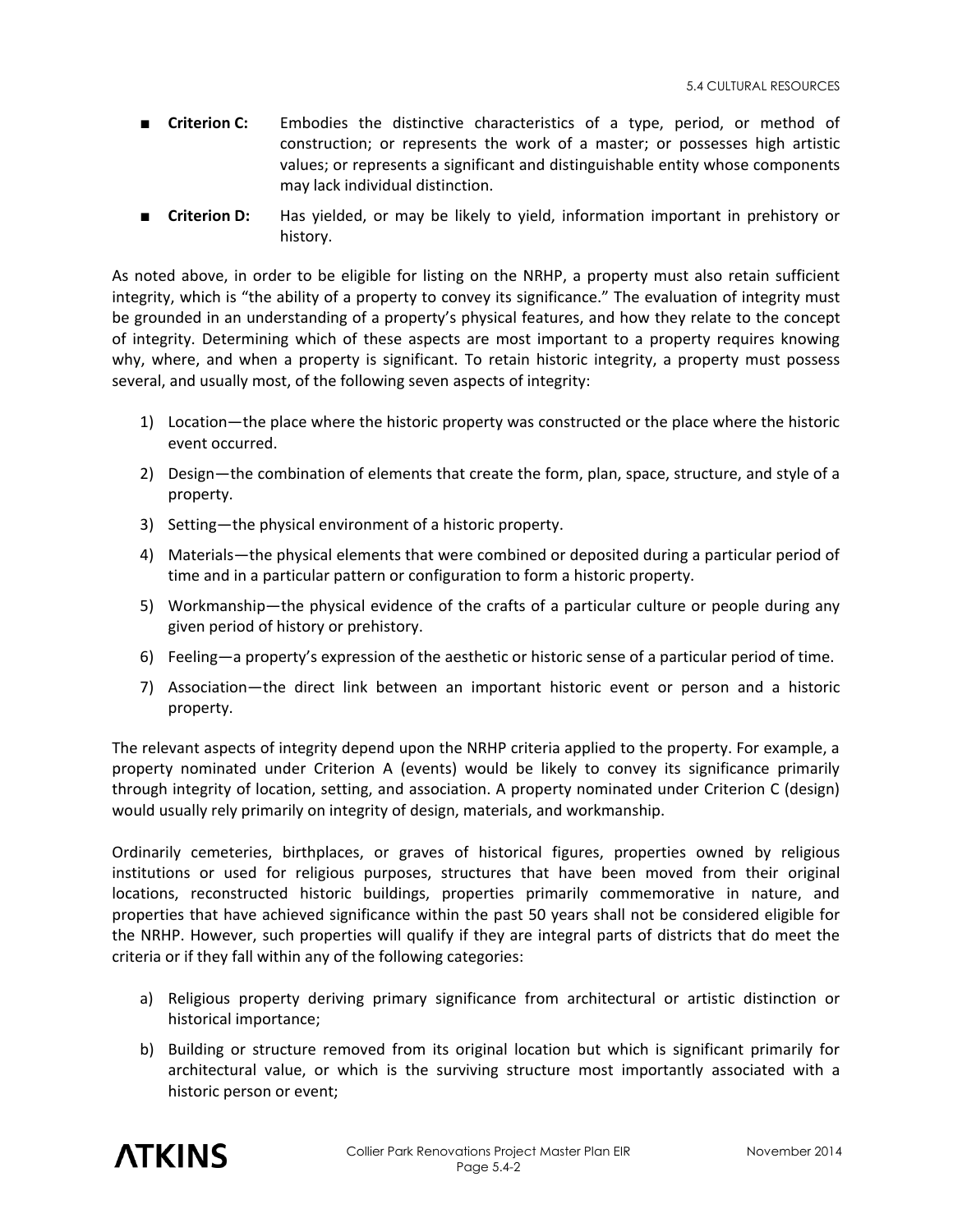- c) Birthplace or grave of a historical figure of outstanding importance if there is no appropriate site or building directly associated with his productive life;
- d) Cemetery which derives its primary significance from graves of persons of transcendent importance, from age, from distinctive design features, or from association with historic events;
- e) Reconstructed building when accurately executed in a suitable environment and presented in a dignified manner as part of a restoration master plan, and when no other building or structure with the same association has survived;
- f) Property primarily commemorative in intent if design, age, tradition, or symbolic value has invested it with its own exceptional significance; or
- g) Property achieving significance within the past 50 years if it is of exceptional importance.

## **Native American Graves Protection and Repatriation Act**

The Native American Graves Protection and Repatriation Act (NAGPRA) is a federal law passed in 1990, which provides a process for museums and federal agencies to return certain Native American cultural items, such as human remains, funerary objects, sacred objects, or objects of cultural patrimony, to lineal descendants, and culturally affiliated Indian tribes and Native Hawaiian organizations. NAGPRA includes provisions for unclaimed and culturally unidentifiable Native American cultural items, intentional and inadvertent discovery of Native American cultural items on federal and tribal lands, and penalties for noncompliance and illegal trafficking.

## **5.4.1.2 State**

### **California Health and Safety Code Section 7050.5**

California Health and Safety Code Section 7050.5, Disturbance of Human Remains, establishes intentional disturbance, mutilation, or removal of interred human remains as a misdemeanor and specifies protocol for the inadvertent discovery of human remains. In the event of discovery or recognition of any human remains in any location other than a dedicated cemetery, Section 7050.5(b) requires that there shall be no further excavation or disturbance of the site or any nearby area reasonably suspected to overlie adjacent remains until the County Coroner has determined the circumstances, manner, and cause of death, and has provided recommendations concerning the treatment and disposition of the human remains. If the human remains are recognized or believed to be those of a Native American, Section 7050.5(c) requires the County Coroner to contact the NAHC by telephone within 24 hours.

# **California Native American Graves Protection and Repatriation Act**

The California NAGPRA, enacted in 2001, requires all state agencies and museums that receive state funding and that have possession or control over collections of human remains or cultural items, as defined, to complete an inventory and summary of these remains and items on or before January 1, 2003, with certain exceptions. The California NAGPRA also provides a process for the identification and repatriation of these items to the appropriate tribes. Implementation of the proposed project would be conducted in compliance with the California NAGPRA.

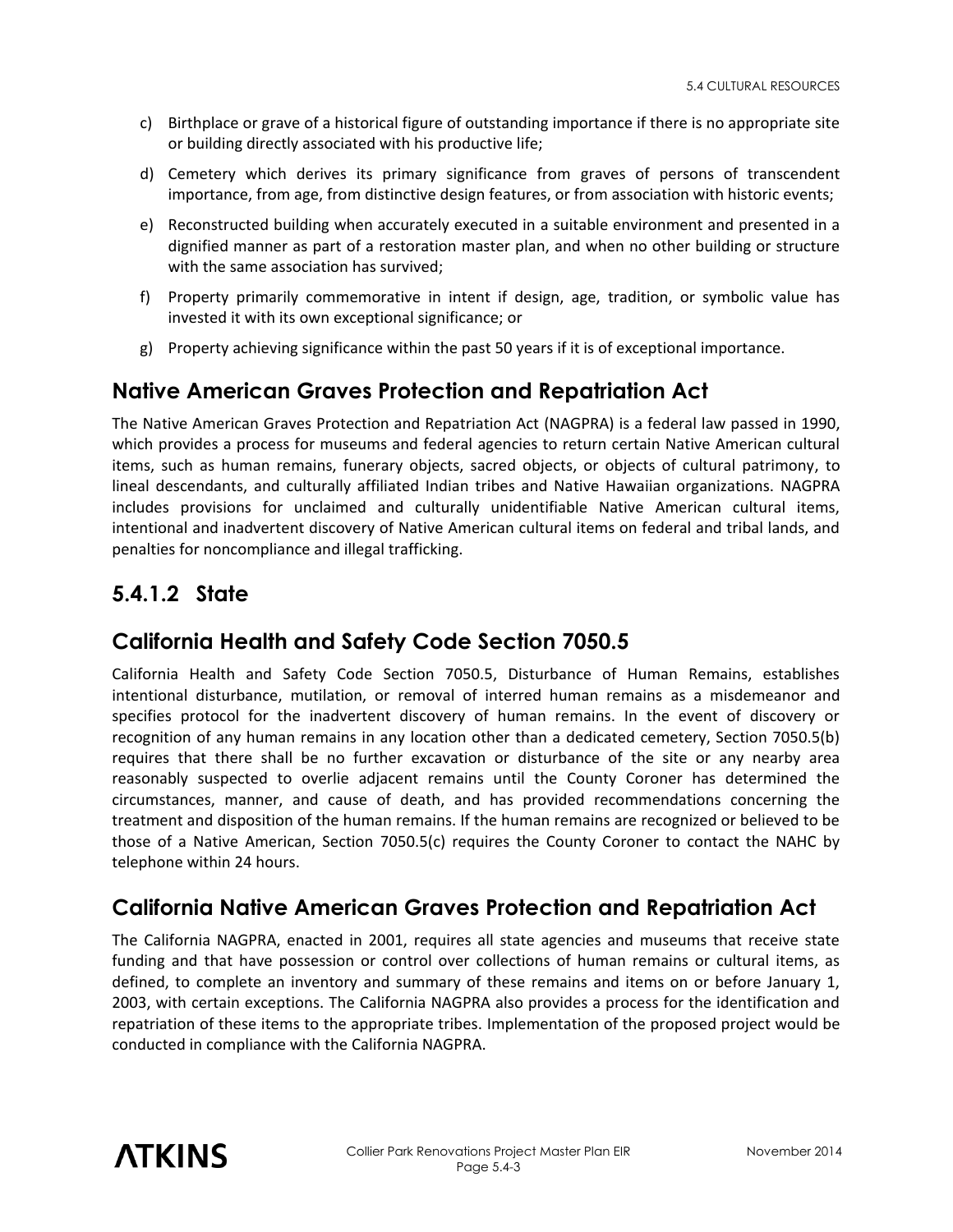# **California Public Resources Code Section 5097.9**

California Public Resources Code 5097.9 prohibits interference with Native American religion or damage to cemeteries or places of worship and requires the NAHC to immediately notify the most likely descendants when it receives notification of a discovery of Native American human remains pursuant to California Health and Safety Code 7050.5 (described above). Section 5097.98(a) allows the most likely descendants, with permissions from the landowner, to inspect the site of discovery and make recommendations for the treatment and disposition of the Native American human remains and any associated grave goods within 48 hours of their notification by the NAHC. Section 5097.98(b) requires the landowner to ensure that the immediate vicinity of the Native American human remains is not damaged or disturbed by further development activity until the landowner has discussed and conferred with the most likely descendants regarding their recommendations and preferences for all reasonable treatment options, which may include the following:

- a) Nondestructive removal and analysis of the Native American human remains and associated items.
- b) Preservation of the Native American human remains and associated items.
- c) Relinquishment of the Native American human remains and associated items to the descendants for treatment.
- d) Other culturally appropriate treatment.

### **California Register of Historical Resources**

Created by Assembly Bill 2881, which was signed into law on September 27, 1992, the California Register of Historic Resources (CRHR) is defined as "an authoritative listing and guide to be used by state and local agencies, private groups, and citizens in identifying the existing historical resources of the state and to indicate which resources deserve to be protected, to the extent prudent and feasible, from substantial adverse change" (Public Resources Code Section 5024.1(a)). The criteria for eligibility for the CRHR are based upon NRHP criteria (Public Resources Code Section 5024.1(b)). In order to be eligible for listing on the CRHR, a prehistoric or historic property must be significant at the local, state, and/or federal level under at least one of the following criteria:

- **Criterion 1:** Is associated with events that have made a significant contribution to the broad patterns of California's history and cultural heritage.
- **Criterion 2:** Is associated with the lives of persons important in our past.
- **Criterion 3:** Embodies the distinctive characteristics of a type, period, region, or method of construction; or represents the work of an important creative individual; or possesses high artistic values.
- **Criterion 4:** Has yielded, or may be likely to yield, information important in prehistory or history.

In addition to meeting one of the criteria above, a historic resource eligible for CRHR listing must retain enough of its historic character or appearance to be recognizable as a historical resource and to convey the reason for its significance (integrity). It is possible that a historic resource may not retain sufficient integrity to meet the criteria for listing on the NRHP, but may still be eligible for listing on the CRHR.

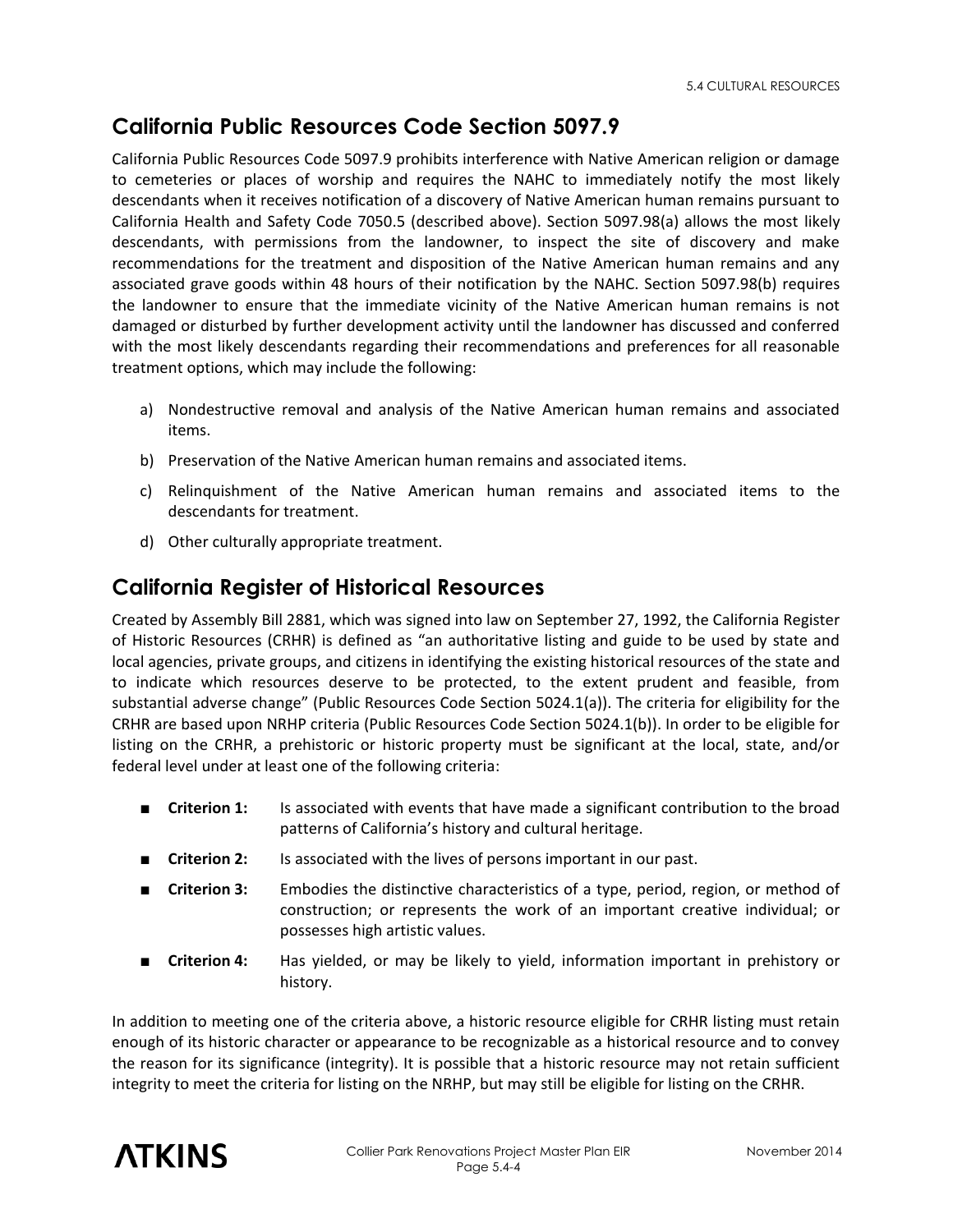The CRHR consists of resources that are listed automatically and those that must be nominated through an application and public hearing process. Resources that are automatically listed on the CRHR include the following:

- California properties listed on the NRHP and those formally determined eligible for the NRHP;
- California Registered Historical Landmarks from No. 770 onward; and
- California Points of Historical Interest that have been evaluated by the Office of Historic Preservation and have been recommended to the State Historical Commission for inclusion on the CRHR.

Other resources that may be nominated to the CRHR include the following:

- Historical resources identified as eligible for listing on the NRHP, the CRHR, and/or a local jurisdiction register;
- Individual historical resources;
- Historical resources contributing to historic districts; and
- Historical resources designated or listed as local landmarks, or designated under any local ordinance, such as an historic preservation overlay zone.

#### **CEQA Guidelines Section 15064.5**

Section 15064.5 of the CEQA Guidelines provides guidance on determining the significance of impacts to archaeological and historical resources. The term "historical resources" is defined to include the following:

- 1) A resource listed in, or determined to be eligible by the State Historical Resources Commission, for listing in the CRHR.
- 2) A resource included in a local register of historical resources (as defined in California Public Resources Code Section 5020.1(k)) or identified as significant in a historical resource survey (meeting the requirements of California Public Resources Code Section 5024.1(g)), unless the preponderance of evidence demonstrates that is it not historically or culturally significant.
- 3) Any object, building, site, area, place, record, or manuscript which a lead agency determines to be historically significant or significant to the architectural, engineering, scientific, economic, agricultural, educational, social, political, military, or cultural annals of California.
- 4) The fact that a resource does not meet one of the above-listed criteria does not preclude a lead agency from determining that the resource may be a historical resource.

A project that may cause a substantial adverse change in the significance of an historical resource is a project that may have a significant effect on the environment. A substantial adverse change in the significance of an historical resource means the physical demolition, destruction, relocation, or alteration of the resource or its immediate surroundings such that the significance of the historical resource would be materially impaired. The significance of an historical resource is materially impaired when a project demolishes or alters in an adverse manner those physical characteristics of an historical resource that convey its historical significance and that justify its eligibility for inclusion in the CRHR, or that account for its inclusion in a local register of historical resources.

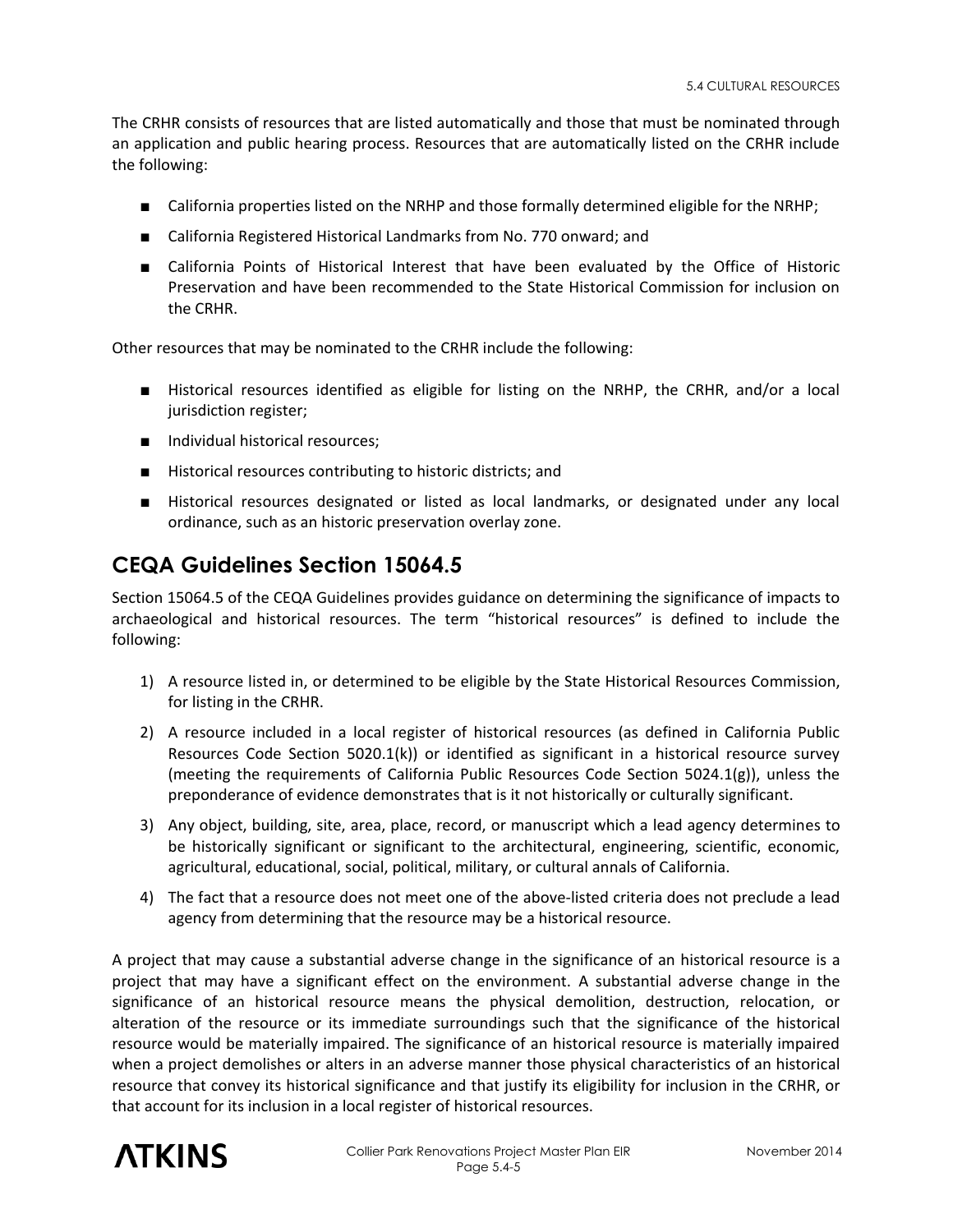# **5.4.1.3 Local**

## **City of La Mesa General Plan**

The Historic Preservation Element of the adopted La Mesa General Plan (City of La Mesa 1996) includes the following historic preservation policies and objectives:

#### Historic Preservation Policies

- 1) The City will foster community pride through identification and improvement of historic sites, buildings, and districts.
- 2) The City will seek to further the recognition by La Mesans that districts, sites, buildings, structures, and other objects of historic importance will increase in both fiscal and community value.
- 3) The City will promote public exposure to La Mesa's history by encouraging the use of historic and cultural sites and districts for both educational and practical purposes.
- 4) The City will preserve the historic and cultural contributions of individuals, groups, and organizations to the history of La Mesa.
- 5) The City will seek to interest visitors and tourists in La Mesa by providing opportunities to perceive the character, structures, and activities of our past.
- 6) The City will include plans for the preservation of historic and cultural sites and structures in La Mesa's development review process.

#### Historic Preservation Objectives

1) Maintain an updated historic preservation brochure or newsletter which describes La Mesa's historic resources, policies, and programs.

The Historic Preservation Element also contains the La Mesa Historic Resources Inventory, which is a three-tiered designation system for local historic and cultural resources consisting of: 1) the overall Historic Resources Inventory; 2) the Potential Landmark Listing; and 3) the Historic Landmark Register. Collier Park and the Spring House are included in the La Mesa Historic Resources Inventory and have been designated on the Historic Landmark Register.

### **City of La Mesa Historic Preservation Ordinance**

La Mesa Municipal Code Title 25, Historic Preservation, implements the goals of the Historic Preservation Element of the La Mesa General Plan. Section 25.01.060 created the Historic Preservation Commission and established their powers and duties. Section 25.03.010 identifies the Historic Landmark and Historic District Designation Criteria. The ordinance states that a cultural resource may be recommended for designation as a Historic Landmark or Historic District if it meets one or more of the following criteria:

- A. It exemplifies or reflects special elements of the City's cultural, social, economic, political, aesthetic, engineering, or architectural history; or
- B. It is identified with persons or events significant in local, state, or national history; or

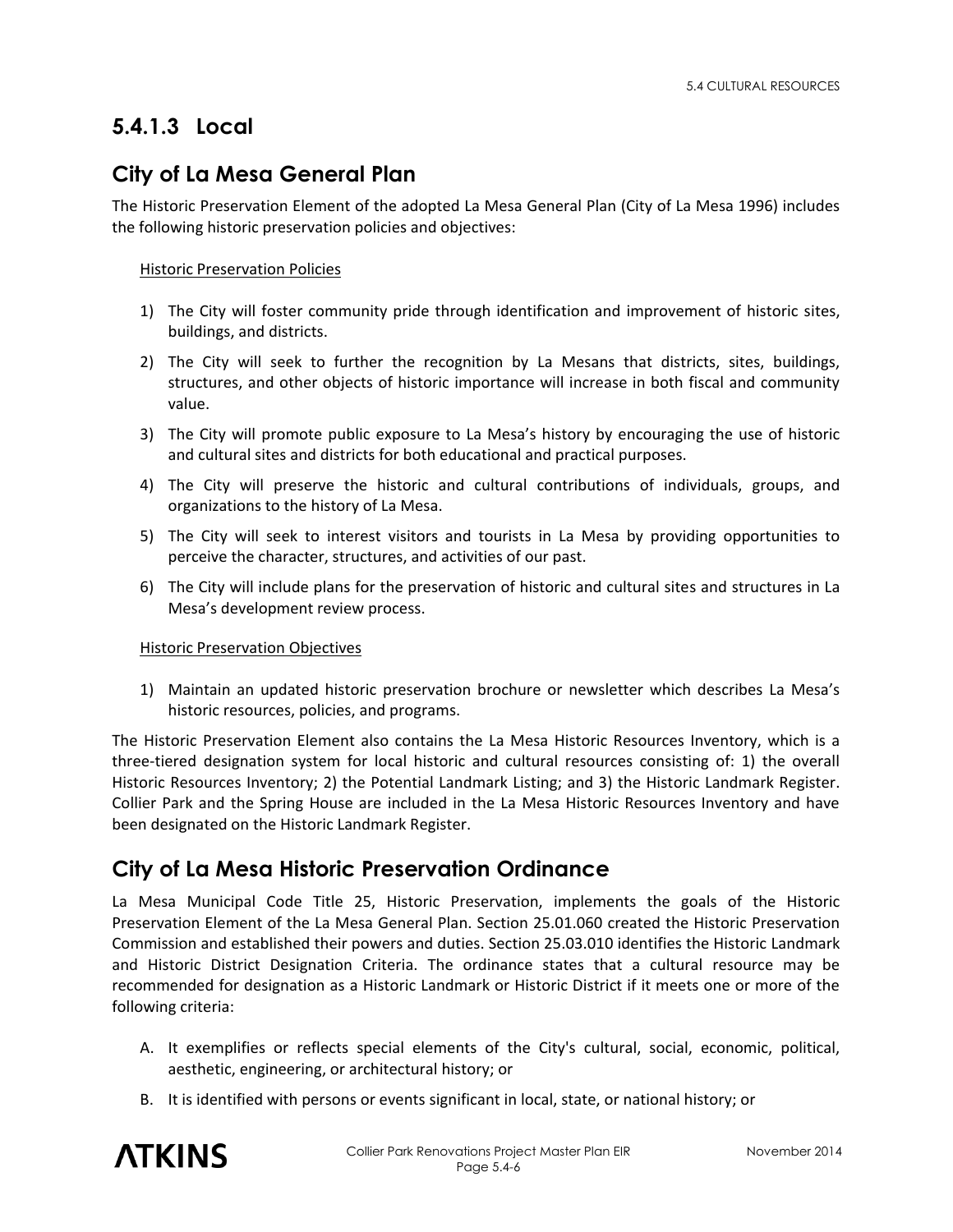- C. It embodies distinctive characteristics of a style, type, period, or method of construction, or is a valuable example of the use of indigenous materials or craftsmanship; or
- D. It is representative of the notable work of an acclaimed builder, designer, or architect; or
- E. It is identified with a person or persons or groups who significantly contributed to the culture and development of the City; or
- F. It embodies elements of outstanding attention to architectural design, detail, materials or craftsmanship; or
- G. It is an archeological or paleontological site which has the potential of yielding information of scientific value; or
- H. It is a geographically definable area possessing a concentration of sites, buildings, structures, improvements, or objects linked historically through location, design, setting, materials, workmanship, feeling, and/or association, in which the collective value of the improvements may be greater than the value of each individual improvement.

Demolition of any designated Historic Landmark or any contributing structure within a designated Historic District is prohibited, except in accordance with the provisions of Section 25.03.060, which requires City Council approval of a demolition permit based on the recommendation of the Historic Preservation Commission.

# **5.4.2 Existing Conditions**

#### **5.4.2.1 Defining Cultural and Paleontological Resources**

Cultural resources include prehistoric resources and historic resources. Prehistoric resources are physical properties resulting from human activities that predate written records and are generally identified as isolated finds or sites. Prehistoric resources can include village sites, temporary camps, lithic (stone tool) scatters, roasting pits/hearths, milling features, rock features, and burials. Historic resources are physical properties, structures, or built items resulting from human activities after the time of written records. In North America, the historic period is generally considered to be equivalent to the time period since European contact, beginning in A.D. 1492. Historic resources can include archaeological remains and architectural structures.

Paleontology is a branch of geology that studies the life forms of the past, especially prehistoric life forms, through the study of plant and animal fossils. Paleontological resources are the fossilized remains or traces of multi-cellular invertebrate and vertebrate animals and multi-cellular plants, including their imprints from a previous geologic period. Fossil remains, such as bones, teeth, shells, and leaves, are found in the geologic deposits (rock formations) where they were originally buried, and are important because they provide indicators of the earth's chronology and history. Paleontological resources include not only the actual fossil remains, but also the collecting localities and the geologic formations containing those localities. Paleontological resources represent a limited, non-renewable, and impactsensitive scientific and educational resource.

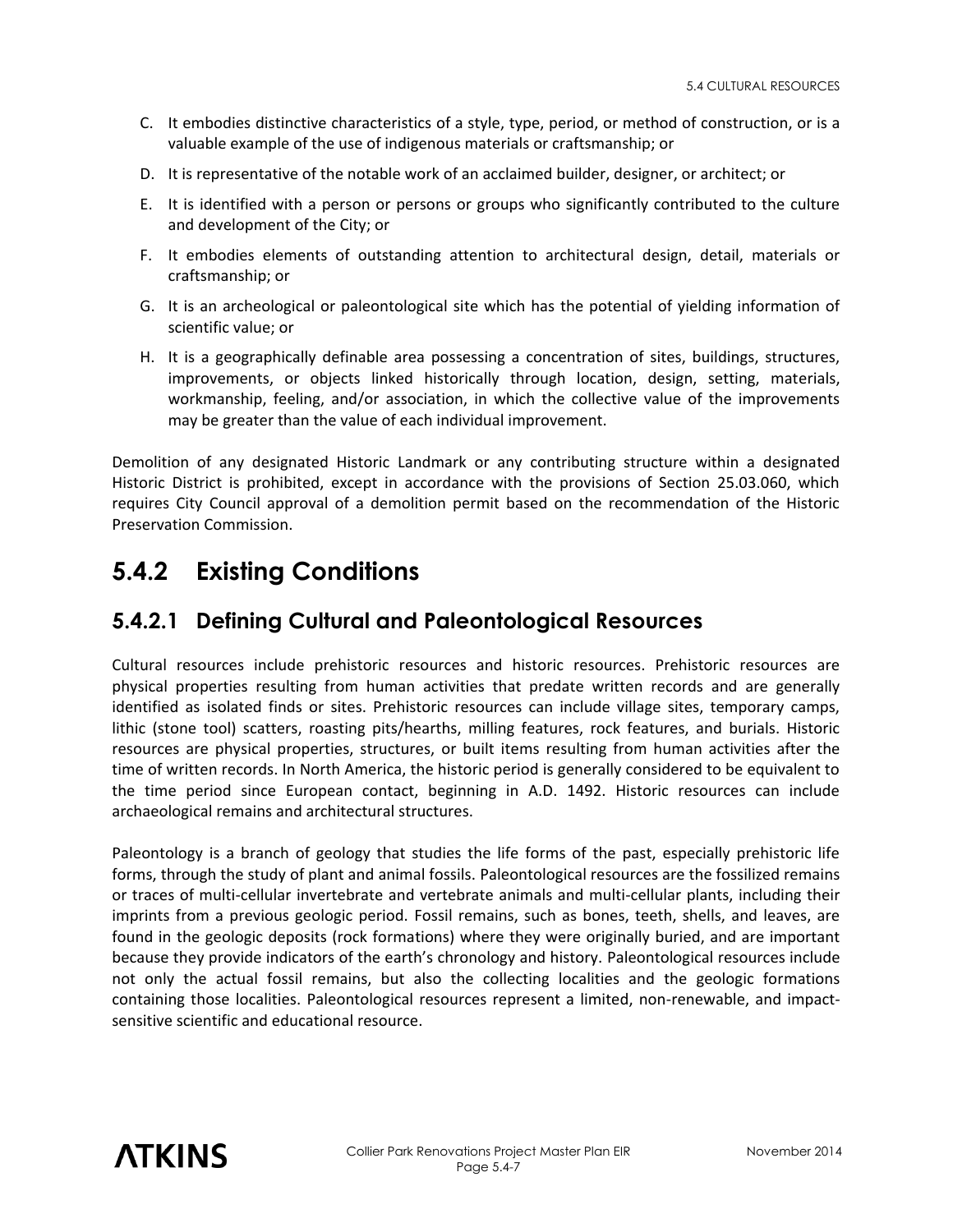# **5.4.2.2 Cultural Setting**

#### **Precontact Period**

Native Americans have occupied San Diego County over the past 10,000 years. The period from 10,000 to 1,300 years ago is referred to as the Early Period or Archaic Period. The San Dieguito are generally accepted as the first inhabitants of the region, occupying San Diego County as early as 10,000 years ago. The initial occupation, usually referred to as the San Dieguito complex, is believed to represent a people who entered San Diego County from the desert and/or through coastal migration. These people hunted, fished, milled plant foods, and collected and processed shellfish and fish. The occupation from roughly 8,300 to 1,300 years is also referred to as the La Jolla complex and Pauma complex. Archaeological sites reflecting this occupation are coastal shell midden habitation sites, inland hunting and milling campsites, and quarry sites. The San Dieguito and La Jolla/Pauma complexes are believed by many to be of the same cultural stock, representing one long period of occupation by one people.

Occupation after 1,300 years, referred to as the Late Period, is well documented by the numerous Kumeyaay/Diegueno and Luiseno habitation sites. Artifacts and cultural patterns reflecting this Late Period occupation include small projectile points, pottery, obsidian from Obsidian Butte in the Colorado Desert, and cremations.

### **Ethnographic Background**

Collier Park falls chiefly within ethnographically recorded Kumeyaay territory. The Yuman-speaking Kumeyaay were organized into patrilineal clans. Kumeyaay territory extended from the Pacific Ocean to the Colorado Desert; however, at least during the historic period, territorial groups may have focused their seasonal movements within a subset of possible environments such as within a coast to mountain region or between the mountain and the desert. The people primarily subsisted on hunted and gathered resources with minimal horticultural practices. Summer domiciles consisted of simple windbreak or sometimes caves fronted with rocks, and winter houses were slightly sunken dome or gable-shaped brush structures.

### **Historic Period**

Although the earliest historical exploration of the San Diego area can be traced to 1542 with the arrival of the first Europeans, particularly the exploration of San Miguel Bay by Juan Rodriguez Cabrillo, the widely accepted start of the Historic Period is 1769 with the founding of the joint Mission San Diego de Alcalá and Royal Presidio. The Spanish Colonial portion of the Historic Period (1769-1822) includes the Hispanic intrusion and colonization within Native American southern California, which affected the coastal tribes and peoples living in well-travelled river valleys. The Mexican Republic portion of the Historic Period (1822-1848) saw the continued displacement of the native population by expansion of a land grant program and development of extensive ranchos. The gold rush and the associated granting of statehood in 1850, combined with an influx of Europeans, caused the growth of agricultural communities and towns and the rapid displacement of the native population, as well as the deterioration of their culture and way of life.

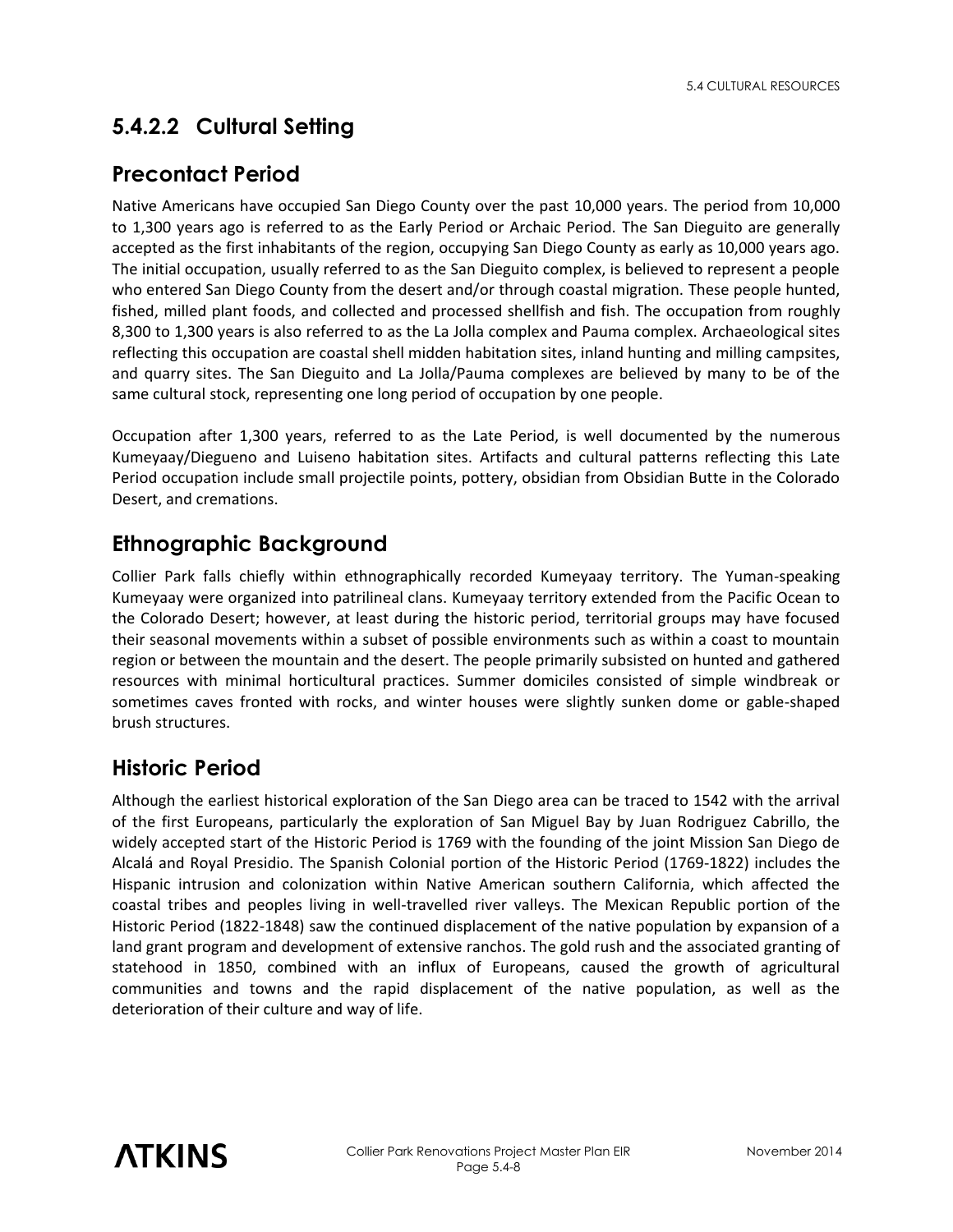5.4 CULTURAL RESOURCES

# **5.4.2.3 Collier Park History**

The natural springs, located in what is today Collier Park, were first utilized by the Kumeyaay Indians for whom the springs were a seasonal stopping place because of their medicinal qualities, and were thereafter known as Indian Springs. During the Spanish Period, the land surrounding the springs was part of the once-extensive grazing lands of Mission San Diego, which was established in 1769 by Spanish Franciscan missionaries. With the secularization of the missions by the Mexican government in 1832, extensive land grants were given to loyal Mexican citizens. In 1846, roughly 60,000 acres of ex-Mission land were granted to Santiago Arguello, a former commandant of the San Diego Presidio. In 1868, Robert Allison purchased 4,282 acres of land from heirs of the Arguello, which included what is now the downtown area of La Mesa and present-day Collier Park. Allison used the springs as a source of water for his family's sheep herds.

In 1905, Colonel David C. Collier purchased a substantial portion of land in southern La Mesa, including the area known today as Collier Park. Collier played an influential role in the development of La Mesa. He initially purchased Allison's property with the intention of building a country estate for himself; however, his plans shifted to develop the land in other ways, which included capitalizing on the natural springs by erecting a bottling works from which he would sell the water in five-gallon units. In late 1907, the bottling works was completed, the remains of which is known today as the Spring House. The bottling works contained a storage reservoir into which the spring water was pumped. A well 100 yards away from the bottling works captured the water from one of the three springs on the site, which was then brought to the bottling works by way of a vitrified pipeline, two feet in diameter. The bottling works was constructed with locally quarried squared stones, with cement mortar and all framing plastered in cement rubble. A fountain (no longer extant) was later erected southwest of the Spring House for easier dispensation of the water.

In 1910, Collier donated five acres of land to the people of La Mesa for the establishment of a park, primarily west of Palm Avenue and south of Pasadena Avenue. Later that year, the Collier Park Association was incorporated for the purpose of acquiring additional land and improving that already donated by Collier. Only the northwestern corner of the current park, east of Palm Avenue, was part of Collier's donation. It is likely that this section of the park was the original location of an early well that drew on the spring water to irrigate the park's landscaping and supply the park's fountains. It was initially hoped that this well could also supply other city parks as they were created.

Collier sold the springs and the remaining portions of what is now Collier Park to the Union Title and Trust Corporation at some point prior to 1914. The La Mesa Springs Corporation purchased the 14-acre parcel surrounding the springs in January of 1914. That same year, the City of La Mesa called for a special bond election to purchase that land for "water purposes." The bond passed, and the City acquired the land on March 22, 1915. A second bond that would have allowed the City to purchase Collier Park from the Collier Park Association was also proposed, but failed. The City did not pursue that further, and the Association eventually sold the land to private owners in 1920. The eastern section of that parcel (approximately 3 acres) is today the oldest portion of Collier Park, acquired by the City at some time before 1920.

In 1915, shortly after the acquisition of the springs by the City, the water was piped to a drinking fountain 0.25-mile away in downtown La Mesa at the corner of La Mesa Boulevard and Spring Street. The City also began plans at that time to further develop the "park adjoining the springs," although

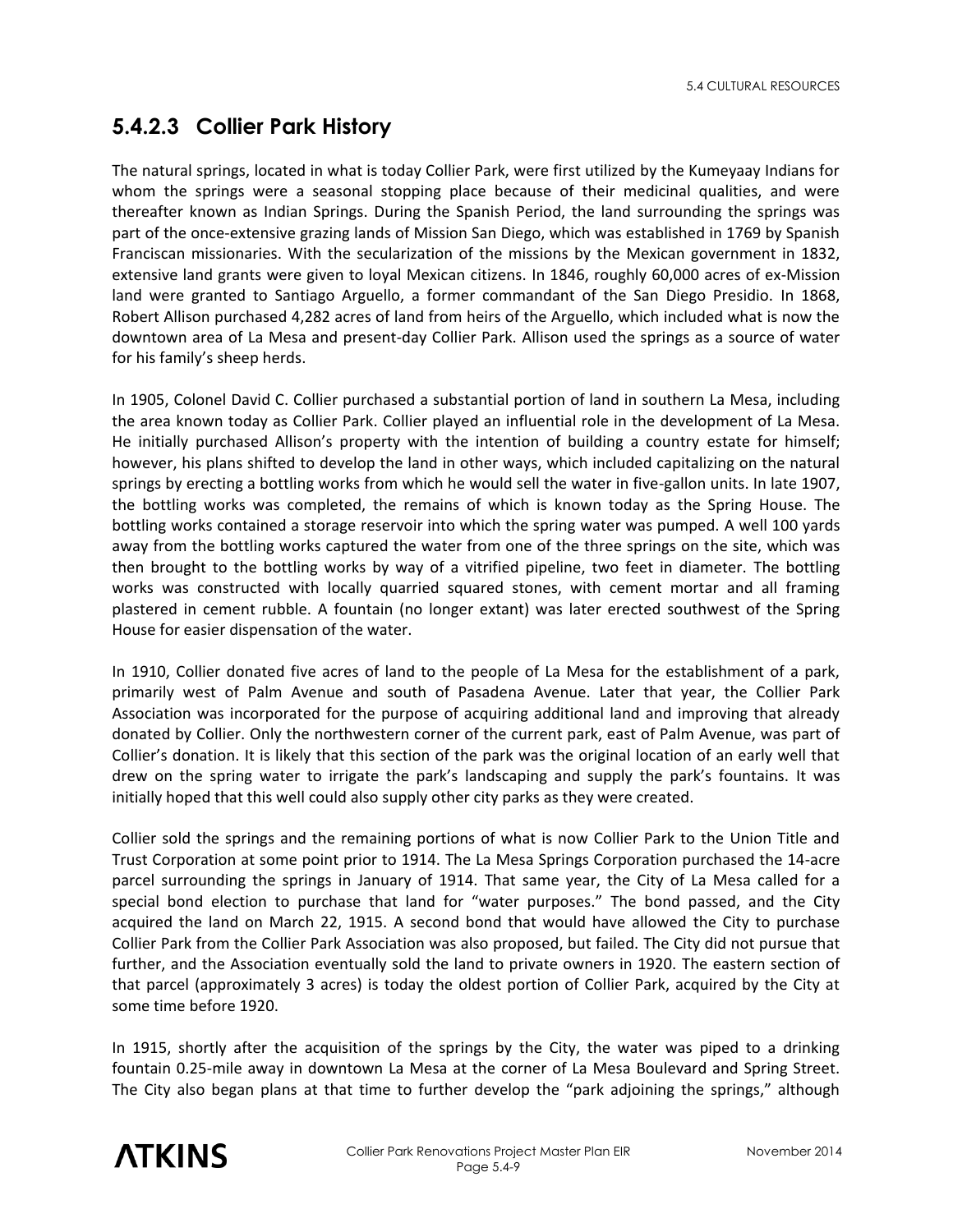further improvements to the landscape were not undertaken until 1920. At that time, plans were announced that the City would be undertaking landscaping and the construction of driveways, restrooms, and a pool. Funds were raised by community events, and the Spring House was converted into dressing rooms for the pool. The pool, at the southwest corner of the park, was completed in 1921, and tennis courts were built directly east of the pool in 1922. The pool was plagued by walls that caved in repeatedly after heavy rains, and its use was discontinued by the mid-1930s. Although the City pursued the construction of a new pool through the Works Progress Administration, those plans did not materialize. The pool was eventually filled in and replaced by new tennis courts in the late 1940s. At one time the park contained a caretaker's residence erected in 1924 east of the Spring House, the foundation of which is all that now remains.

By the 1930s, the name Collier Park applied to the entire area currently referred to as such, including eight undeveloped acres east of  $4<sup>th</sup>$  Street that were eventually sold in 1945. The sale of that parcel was the last change in the boundaries of the park, which today is visibly defined by Palm Avenue to the west, 4<sup>th</sup> Street to the east, and the neighborhood development that has since been erected to the north and south. By the mid-1940s, the condition of the park had deteriorated and a group of 25 female gardening students, inspired by a *Better Homes and Gardens* magazine contest, received approval from the La Mesa City Council to undertake a beautification project to revitalize the then aging community park. Taking their name from the old bottling works building, the Spring House Garden Club, with assistance from the City, began renovation in 1948. The group renovated the Spring House as a meeting space and added a pergola covered with bougainvillea. Landscape improvements included new flower beds and the plantings, specifically succulents, on the hillside east of the springs. The roads were graded and a new restroom was constructed. The park was rededicated on September 19, 1948, and the project won third place in the *Better Homes and Gardens* contest for its division (towns of 10,000 to 100,000). A bronze plaque was placed on the interior of the Spring House. The Spring House received a new roof, suspended ceiling, new floors, and new glass panes during the beautification project, and shortly thereafter a fireplace was added to the east wall. A portion of the wall and foundation were also reconstructed at this time.

The park particularly served La Mesa's school-age population. A large playground was erected at the park in late 1940s. Prior to the Spring House Garden Club's improvements, the City had already undertaken plans to move a building to the southeastern corner of the park for use as a Boy Scouts camp, dedicated as the Wa-di-ta-ka La Mesa Boy Scout Memorial Camp in 1948 (building demolished sometime post 1960s). Perhaps in response to the boy's camp, the women of the Spring House Garden Club included a campfire circle for the local Campfire Girls as part of their overall 1948 park improvements.

The drinking fountain erected in 1915 to bring spring water downtown was threatened by a streetwidening project in the 1960s. In response to community support and donations, the City Council moved to disassemble and reconstruct the fountain in Collier Park, just south of the Spring House. The original roof framing and tiles were preserved, while the stucco base was replaced with brick. The relocated fountain was completed in July of 1965.

The park still continues in its original function as a recreational space for the residents of La Mesa. The Spring House was used for meeting space until it reached such a point of deterioration that it was closed and boarded up in 1981. The 1940s playground equipment was replaced within the past few decades. Grass was planted throughout the park at some point past 1952.

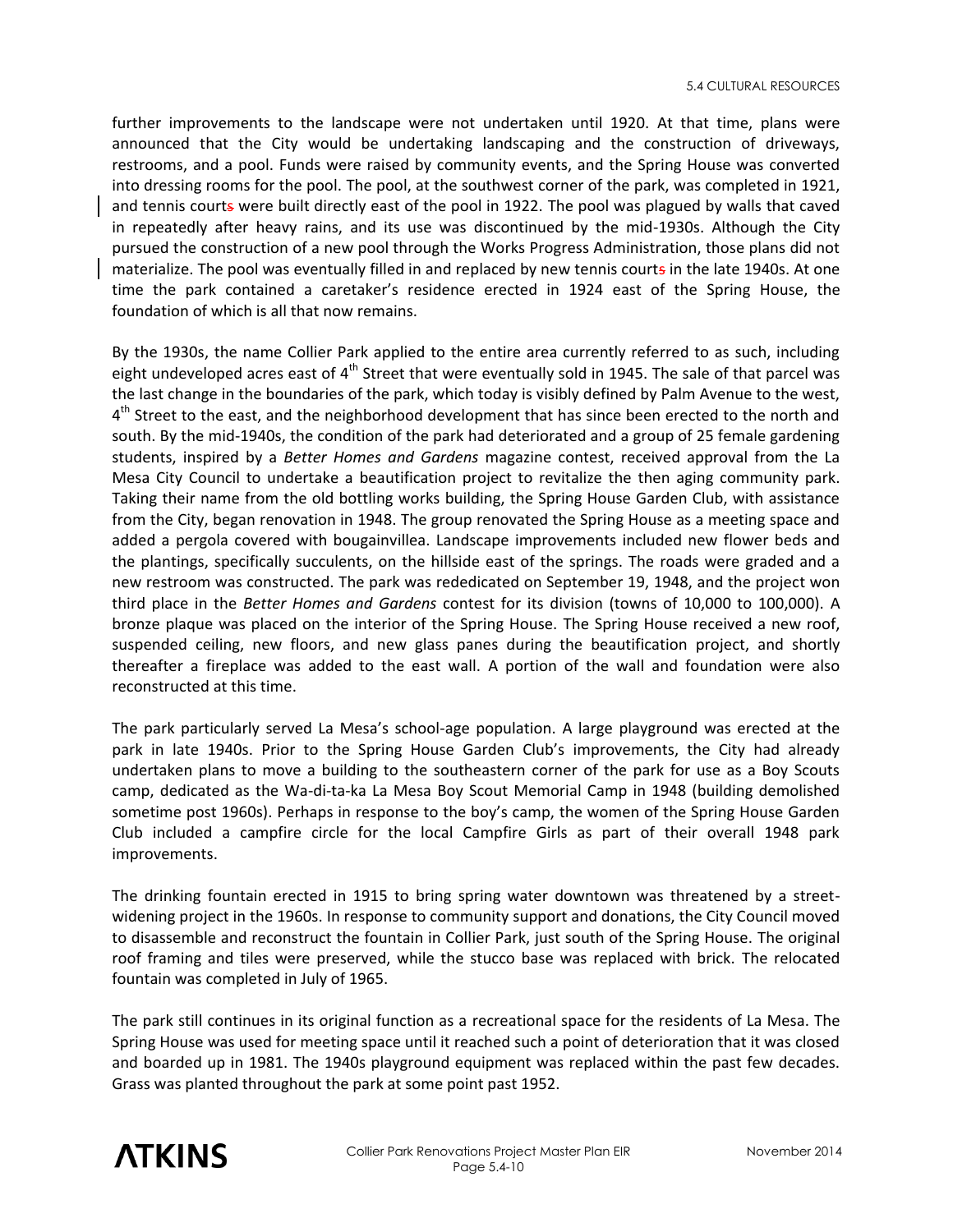# **5.4.2.4 Known Cultural Resources**

A Cultural Resource Survey was conducted for the search area encompassing Collier Park and a one-half mile radius around the park (Noah Archaeological Consulting 2009). The records search performed at the South Coastal Information Center identified 47 historic homes within the search area, but none are located in the immediate vicinity of the project site. In addition, no archaeological sites were identified within the search area. However, one historic resource was identified on the project site: Collier Park itself (and the Spring House), which was designated as a local Historic Landmark by the City of La Mesa in 1985.

During the field survey, Collier Park and the Spring House were located and additional historic elements associated with the park were identified. Evidence of precontact occupation was carefully sought during the field survey, but very little evidence was found. Two small fragments of marine shell were noted in a graded utility road on the upper east slope of the park and may indicate precontact use of the area by Native Americans. No other artifacts, ecofacts, features, or evidence of midden were encountered. It is possible that extensive grading within and around the project site has buried and/or destroyed evidence of Native American use of the springs.

Site P-37-030867, which consists of Collier Park and historic features within the park including the Spring House, has been recorded at the South Coastal Information Center. The Spring House was originally constructed by Colonel David C. Collier as a bottling works at the location of a spring and was later used for various recreational purposes, including a swimming pool, dressing room, and a meeting place for community and youth groups. The Spring House, which has been damaged by fire and vehicle collisions, is currently in a deteriorated state. Other park features include a concrete-lined drainage channel, concrete rubble bridge and stairway, embossed 1925 sewer manhole, tennis court, reconstructed drinking fountain, and trees.

As part of the Cultural Resource Survey, the NAHC was contacted to request information and/or input regarding Native American concerns either directly or indirectly associated with the proposed project. The NAHC performed a records search of its Sacred Lands File, which did not indicate the presence of numerous Native American cultural resources within the search area. In addition, written correspondence was sent and follow-up telephone calls were made to all 14 individuals on the list of Native American contacts provided by the NAHC.

# **5.4.2.5 Historic Evaluation**

A Historic Resources Evaluation Report was prepared by ASM Affiliates, Inc. (20142) to evaluate historical and architectural significance of the Collier Park district and its contributing features. Collier Park is considered a historic district because it is a large area that contains a variety of resources (buildings, structures, landscape features, plant-life, scenic conditions) which have special historical, cultural, architectural, community, and/or aesthetic value. According to the Historic Resources Evaluation Report, the contributing features to the Collier Park district are those elements that date to the park's period of significance, including the Spring House, drinking fountain, tennis court, water feature (concrete-lined drainage channel with concrete rubble bridge and stairway) east of the Spring House, natural terrain, topography, old-growth trees, and plantings undertaken by the local community (succulents in the History Hill area). The non-contributing features are those elements that were not constructed or implemented during the park's period of significance, including the bathroom building,

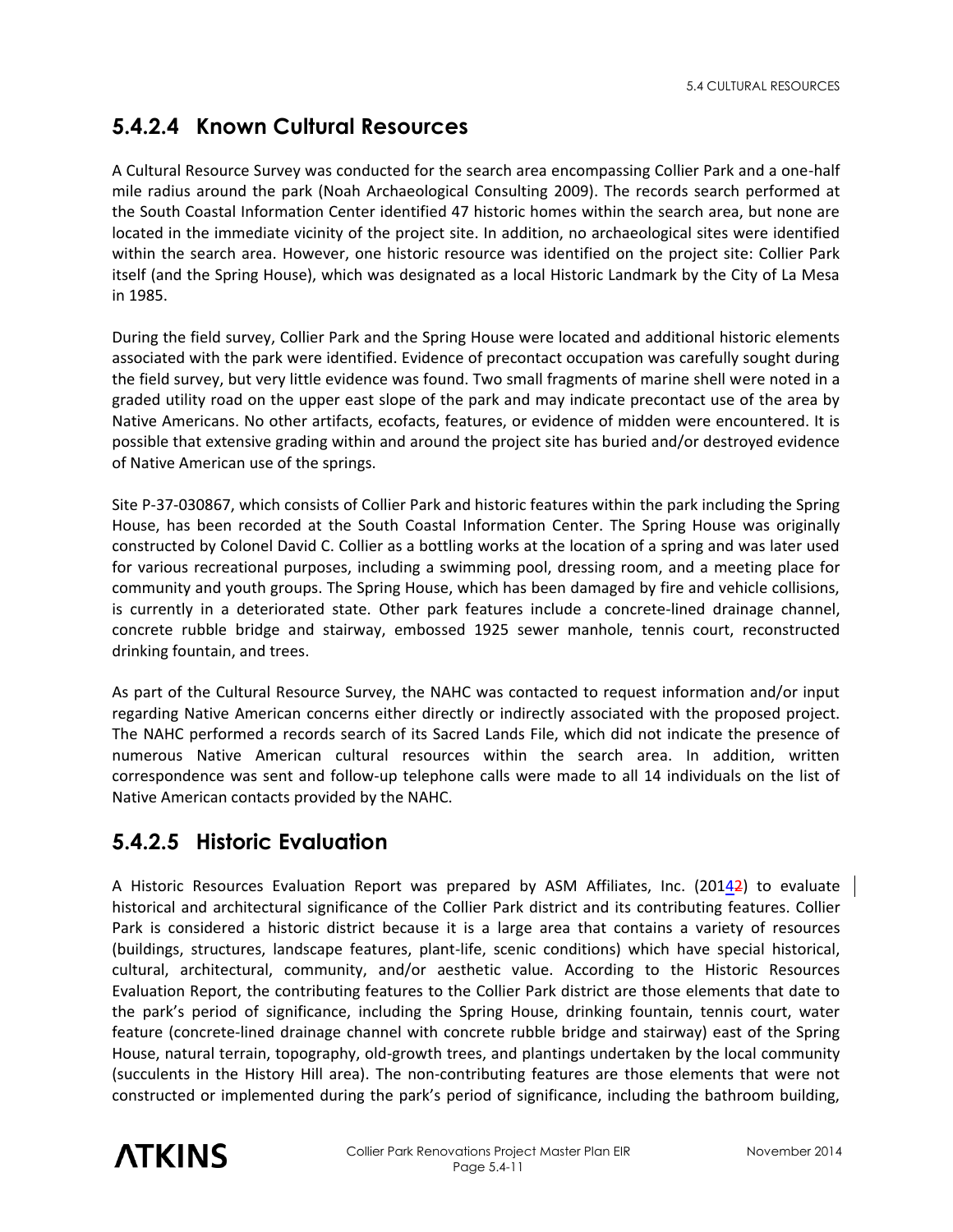playground, concrete park benches, lawn furniture, grills, water fountains, and trashcans. Although these non-contributing features do not add significance to the historic period of the Collier Park district, they are nonetheless elements that accommodate the park's continued recreational use. Architectural descriptions of the Collier Park district and the major contributing features of the built environment (Spring House, drinking fountain, and tennis court) are provided below.

# **Collier Park District**

Collier Park consists of approximately 7.7 acres of City-owned land. It is an irregularly-shaped park with a varying topography and terrain that consists of two hillsides on the west and east sections of the park. The spatial organization of the land in Collier Park creates the recreational use of the landscape. Most of the park's recreational use is centered on the most level land within the Panhandle area of the park. The irregularly-shaped flat terrain of the Panhandle area is composed of a grass lawn with scattered oldgrowth trees such as eucalyptus and various types of palms. All of the existing major buildings and structures are located on this flat terrain within the Panhandle area.

A water feature element is located east of the Spring House and consists of a concrete-lined drainage channel with a concrete rubble bridge and stairway that connect the eastern portion of the park (History Hill area) to the western portion of the park (Spring House and Panhandle areas). Other small-scale landscape features that have been added to accommodate this general recreational use area include picnic benches and tables, grills, trashcans, and water fountains. Decorative elements such as large boulders and smaller stones also follow the circulation patterns and border small pathways. The circulation route of Pasadena Avenue follows the natural curves of the hillside terrain and separates the Panhandle area from the rest of the park. The circulation route of Palm Avenue is situated next to the western elevated section of the park and bordered by vegetation on the western hillside. The western hillside slopes down from Palm Avenue to the flat terrain within the Panhandle area. The vegetation on the western hillside is bordered by small wood fences that line the landscape, containing the general recreational use area to the more central portion of the park.

Little information could be found about the historic use of the northeastern portion of the park, but it remains an undeveloped hillside landscape, much like the eastern portion of the park which is elevated above the general recreational use area and does not include the same recreational furniture that adorns the landscape below. These hillside terrains have a more rugged and unfinished dirt floor with smaller trees and plantings such as succulents adorning either side of the pathways. The absence of recreational furniture and the presence of chain-link fences indicate the limited use of these hillside sections of the park.

# **Spring House**

The Spring House was constructed in 1907 with features of the Craftsman style. It is a one-story vacant building located in the central portion of the park. It was once used as a utilitarian building for bottling. The building has a wood frame and rectangular floor plan with a stone foundation that is situated on a slope and exposed on the south elevation. The exterior is clad in stucco with half-timbering underneath the gable ends. The roof is a moderately pitched front gable roof clad in an asphalt sheet. There are also exposed rafters and knee braces. On the south elevation, a concrete walkway leads to the primary entrance which consists of a single flush wood door. There are secondary entrances located on the west and south elevations which consist of single doors that have been boarded over. There are three windows on the east elevation that have been boarded over. On the south elevation, there are also

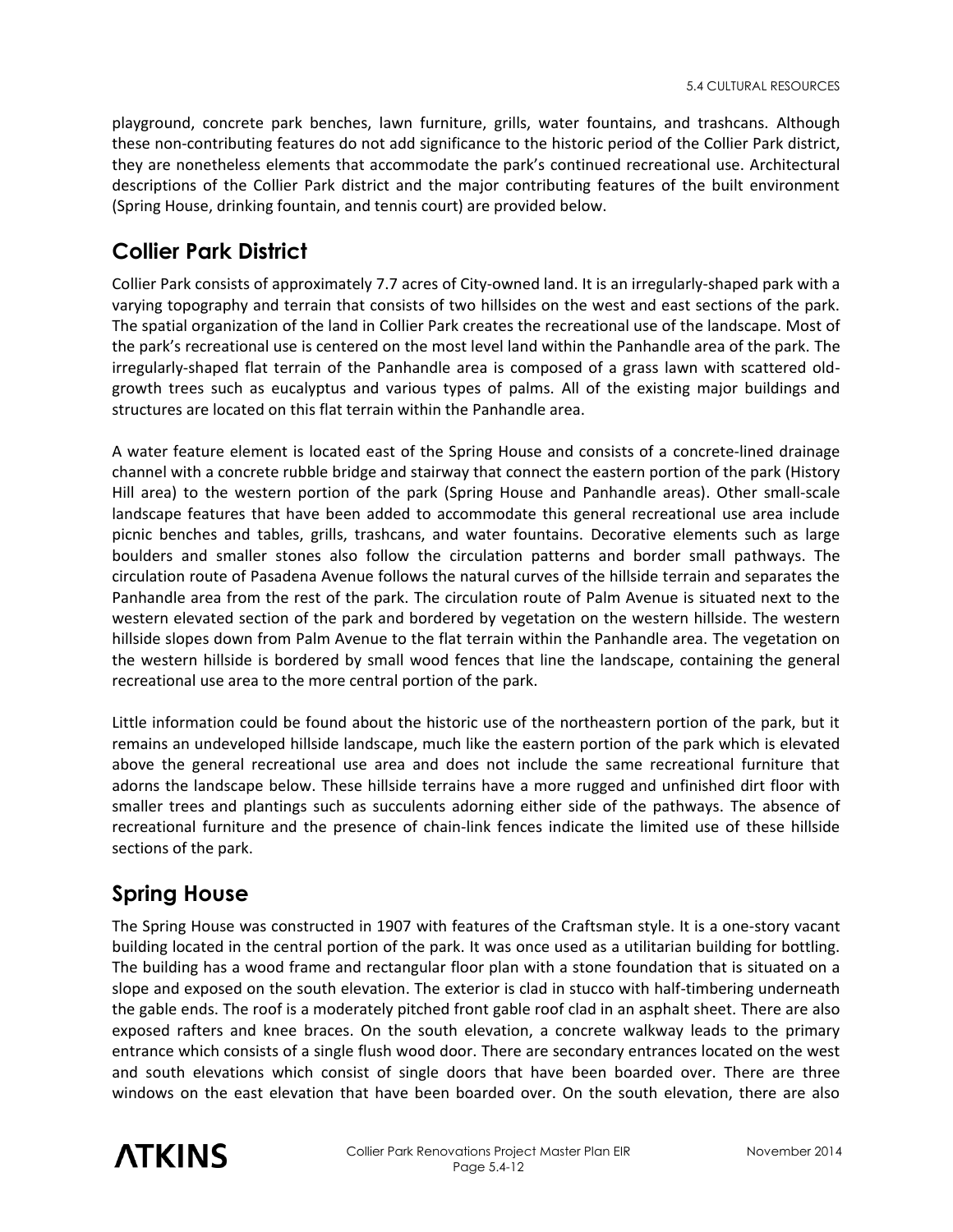three windows that have been boarded over. The west elevation consists of one window that has been boarded over. On the north elevation, there are no window openings. All windows have moderate casings and wood lintels. Craftsman features of the building include the overhanging eaves and exposed rafter tails and knee brackets. Other Craftsman features include the horizontal massing of the building and the half-timbering detailing underneath the gable ends. Historic photographs from 1949 show the windows were once one-over-one double hung sashes. There is a red brick chimney located on the east elevation exterior. There are no additions to the property. Modifications to the building include the boarding over of the windows and secondary entrance doors. According to a historic photograph from 1949, the south elevation roof was extended to include a pergola feature that extended over the walkway and was supported by wood posts. This is no longer extant. Landscape features include mulch and bushes along with a stone garden located adjacent to the building. Mature trees surround the building and offer shade to the surrounding landscape.

The interior of the building is in disrepair. The primary entrance on the south elevation leads to one room that spans the entire building interior. On the northwest section of the interior, there is a raised platform that is accessed by concrete steps. Surrounding the perimeter of the platform are metal poles and chain ropes. Atop the platform is a door which leads to the west elevation exterior. Underneath the platform is a small wood door that leads to an open space, possibly for storage, underneath the stage platform. On the eastern wall is the fireplace opening which lacks ornamental detail. Over the fireplace is a mantel and indented ledge that spans the entire eastern wall. Over the ledge are two boarded-over windows. Most of the interior walls have been gutted and exposed lathing can be seen. Other interior walls have a plaster covering. The interior truss system is also fully exposed. There is mold and animal waste within the interior of the building that is causing further deterioration of the structure.

## **Drinking Fountain**

The drinking fountain was constructed in 1915 and has features of the Spanish Colonial Revival style. It is an approximately 8-foot structure located southeast of the Spring House. The fountain is a brick structure with two tapered columns adjoined in the center where the fountain is located. Underneath the fountain is a pipe system accessed by a small opening in the brick façade. The structure is covered by a side gable roof that has a wood truss system with exposed rafters and is clad in red clay tiles. The drinking fountain was previously located on Spring Street and was moved to Collier Park in 1965 as part of a conservation effort in response to a road-widening project.

### **Tennis Court**

The existing tennis court was constructed sometime in the 1950s and has remained a tennis court to date. It is located in the southwestern portion of the park and is the standard size and shape of a contemporary tennis court. The tennis court is surrounded by a chain-link fence and has likely been repaved and repainted since its original construction. An earlier tennis court was located east of the existing tennis court, and there was a pool located where the existing tennis court currently stands. The pool was demolished sometime in the late 1940s and the existing tennis court was constructed in its place in the 1950s.

# **5.4.2.6 NRHP and CRHR Eligibility**

Based on the evaluation of the historical and architectural significance of its contributing features in the Historical Resources Evaluation Report (ASM Affiliates 20142), the Collier Park district is "recommended

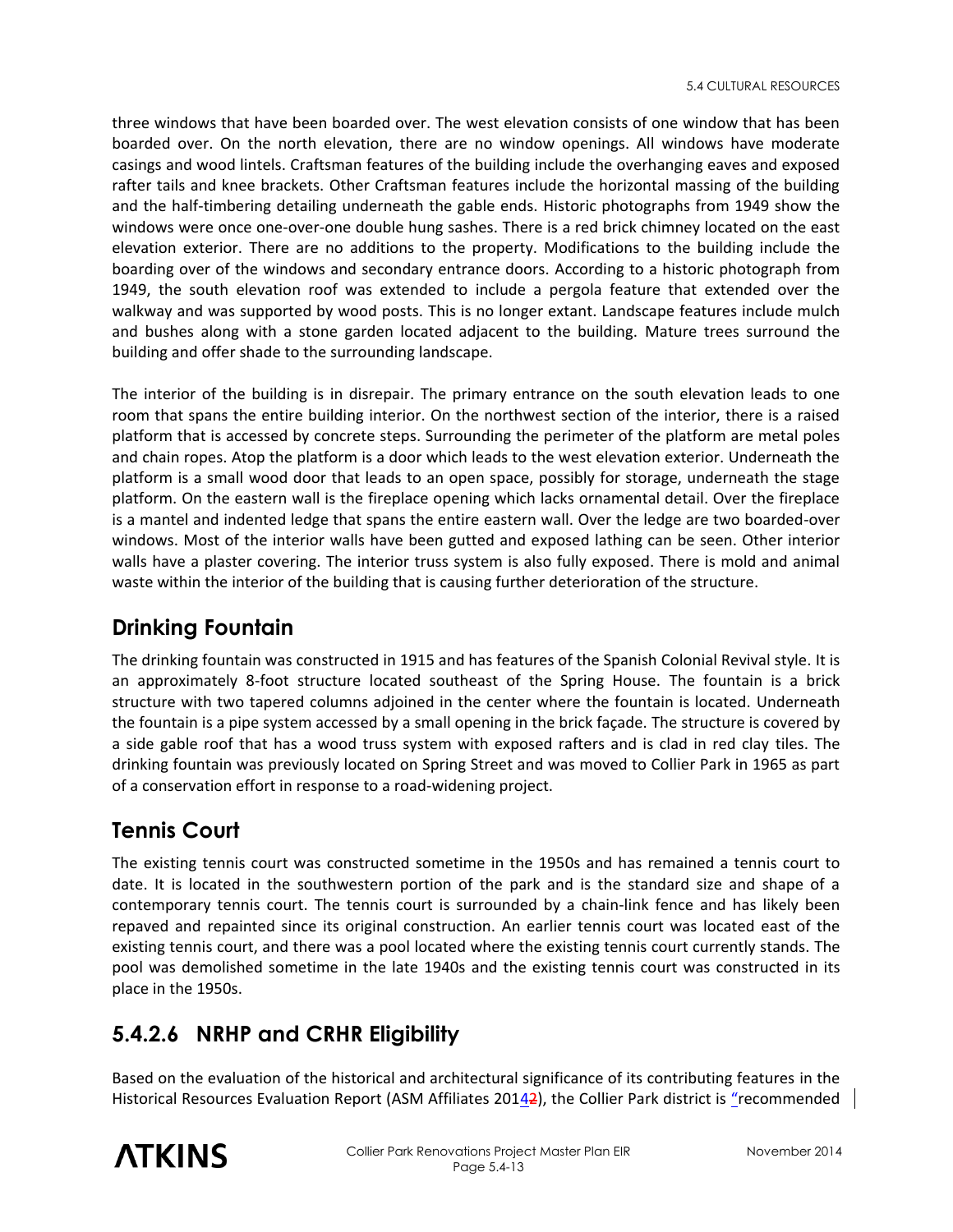eligible" under NRHP Criterion A and CRHR Criterion 1 as well as under NRHP Criterion B and CRHR Criterion 2 for listing in the NRHP and the CRHR under Criterion A/1 and Criterion B/2 for the reasons discussed below.

## **Criterion A/1: Is associated with events that have made a significant contribution to the broad patterns of history.**

The Collier Park district is "recommended eligible" for listing in the NRHP under Criterion A and the CRHR under Criterion  $\frac{A}{1}$  at the local level under the themes of community planning/development and conservation. The park's period of significance begins in 1907 with the construction of the Spring House and extends to 1965 when conservation efforts culminated with the relocation of the drinking fountain. Collier Park was the first recreational park established in La Mesa, and remains the oldest park in the City today. The northwestern portion of the park (donated by Colonel David C. Collier) dates back to 1910, while the remaining acreage was acquired by the City in 1915 and was fully developed by the early 1920s with recreational amenities, such as open space, a playground, picnic areas, a pool, and tennis courts. Some of these original features have since been altered or replaced.

Collier Park also experienced the beautification and conservation efforts that were part of a nationwide movement in the mid-twentieth century, in this case by a group of local women who restored and improved its setting to ensure the park would continue to be utilized. In the early 1950s, the current tennis court was added to replace the demolition area of the previous pool. Conservation efforts extended to 1965 when the drinking fountain, endangered by the road-widening along Spring Street, was relocated to the park from its previous location. These conservation efforts are evident in the collection of buildings, structures, and objects, as well as landscape features, which contribute to the park's eligibility and integrity. Some landscape features from this time period remain, such as the succulent plantings on the eastern hillside.

## **Criterion B/2: Is associated with the lives of persons important in our past.**

The Collier Park district is also "recommended eligible" for listing in the NRHP under Criterion B and the CRHR under Criterion  $B/2$  at the local level for its association with Colonel David C. Collier, one of the pioneers of San Diego County and an important figure in the history of La Mesa. Collier was a prominent lawyer and developer during the late nineteenth and early twentieth century, and was responsible for the development of several neighborhood tracts in San Diego County. In 1910, Collier donated the land, including the Spring House, that was soon after developed into Collier Park, a recreational park in his namesake.

### **5.4.2.7 Paleontological Resources**

The San Diego Natural History Museum Department of Paleontology has assigned resource sensitivity ratings to geologic formations in the San Diego region based on their potential for yielding paleontological resources (Demere and Walsh 2003). The levels of paleontological resource sensitivity are defined as follows:

■ High Sensitivity. High sensitivity is assigned to geologic formations known to contain paleontological localities with rare, well-preserved, and/or critical fossil materials for

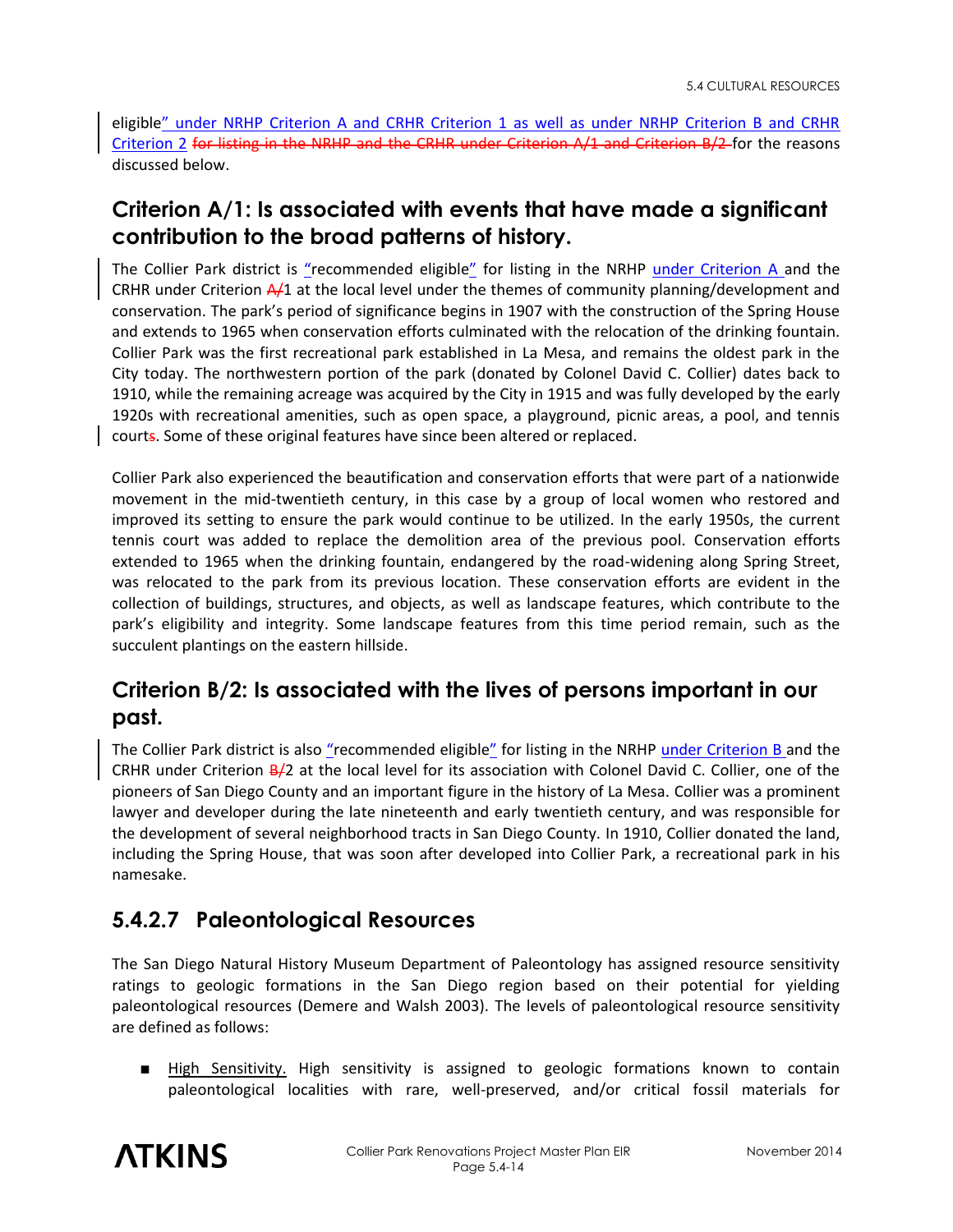stratigraphic or paleoenvironmental interpretation, and fossils providing important information about the paleobiology and evolutionary history (phylogeny) of animal and plant groups. Generally speaking, highly sensitive formations are known to produce vertebrate fossil remains or are considered to have the potential to produce such remains.

- Moderate Sensitivity. Moderate sensitivity is assigned to geologic formations known to contain paleontological localities with moderately preserved, common elsewhere, or stratigraphically long-ranging fossil material. The moderate sensitivity category is also applied to geologic formations that are judged to have a strong, but unproven potential for producing important fossil remains (e.g., Pre-Holocene sedimentary rock units representing low to moderate energy, marine to non-marine depositional settings).
- Low Sensitivity. Low sensitivity is assigned to geologic formations that, based on their relative youthful age and/or high-energy depositional history, are judged unlikely to produce important fossil remains. Typically, low sensitivity formations may produce invertebrate fossil remains in low abundance.
- Marginal Sensitivity. Marginal sensitivity is assigned to geologic formations that are composed either of pyroclastic volcanic rocks or metasedimentary rocks, but which nevertheless have a limited probability for producing fossil remains from certain sedimentary lithologies at localized outcrops.
- Zero Sensitivity. Zero sensitivity is assigned to geologic formations that are entirely plutonic in origin and therefore have no potential for producing fossil remains.

Collier Park is underlain by metasedimentary and metavolcanic rock associated with the Santiago Peak Volcanics formation, which is assigned a marginal paleontological resources sensitivity.

# **5.4.3 Thresholds of Significance**

According to Appendix G of the CEQA Guidelines, a significant impact to cultural resources would occur if implementation of the proposed project would:

- **Threshold 1:** Cause a substantial adverse change in the significance of a historical resource as defined in CEQA Guidelines Section 15064.5.
- **Threshold 2:** Cause a substantial adverse change in the significance of an archaeological resource pursuant to CEQA Guidelines Section 15064.5.
- **Threshold 3:** Directly or indirectly destroy a unique paleontological resource or site or unique geologic feature.
- **Threshold 4:** Disturb any human remains, including those interred outside of formal cemeteries.

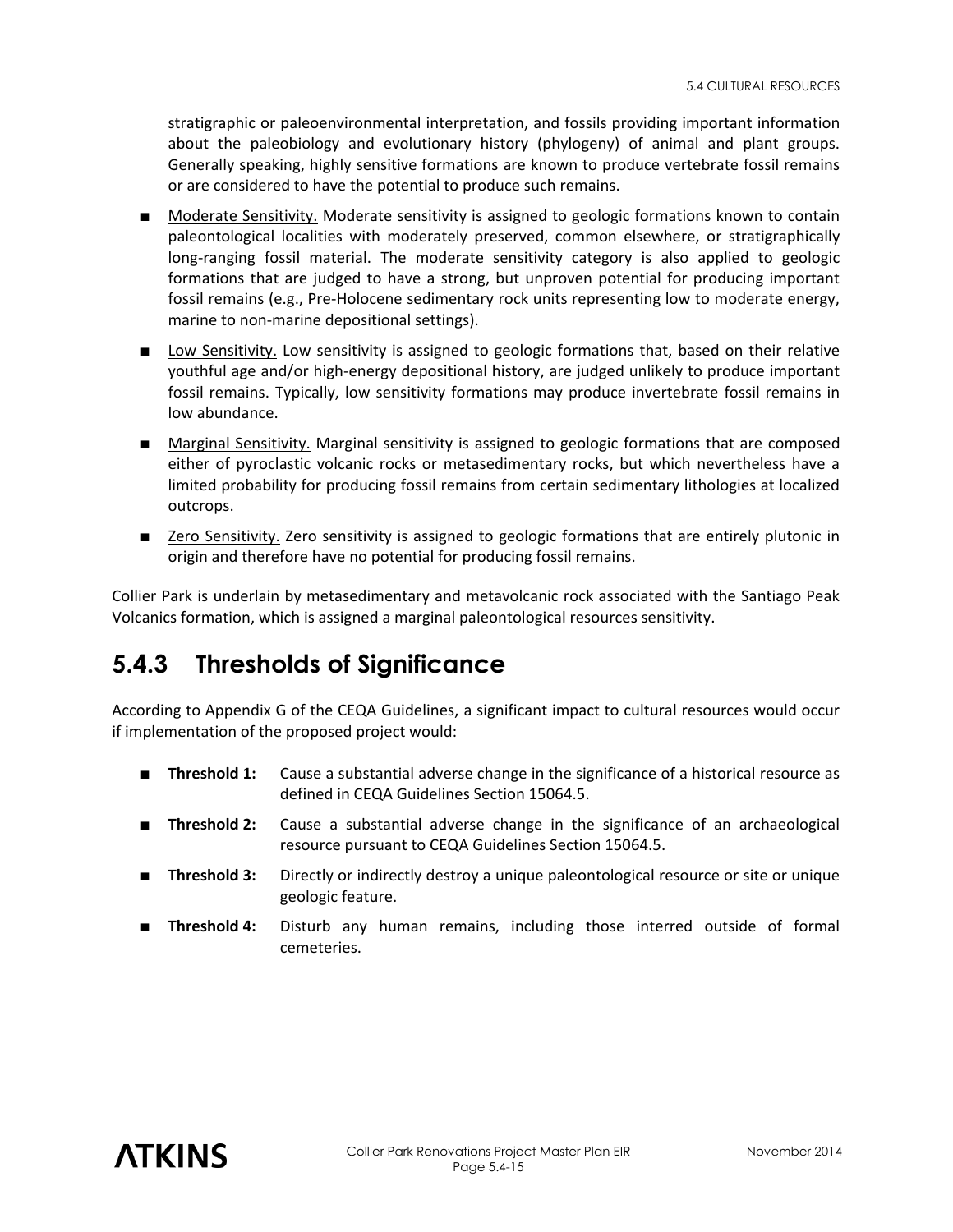# **5.4.4 Impacts**

## **5.4.4.1 Historical Resources**

#### **Threshold 1: Would the project cause a substantial adverse change in the significance of a historical resource as defined in CEQA Guidelines Section 15064.5?**

As discussed in Section 5.4.1.2 above, Section 15064.5 of the CEQA Guidelines provides guidance on determining the significance of impacts to archaeological and historical resources. The term "historical resources" is defined to include the following:

- 1) A resource listed in, or determined to be eligible by the State Historical Resources Commission, for listing in the CRHR.
- 2) A resource included in a local register of historical resources (as defined in California Public Resources Code Section 5020.1(k)) or identified as significant in a historical resource survey (meeting the requirements of California Public Resources Code Section 5024.1(g)), unless the preponderance of evidence demonstrates that is it not historically or culturally significant.
- 3) Any object, building, site, area, place, record, or manuscript which a lead agency determines to be historically significant or significant to the architectural, engineering, scientific, economic, agricultural, educational, social, political, military, or cultural annals of California.
- 4) The fact that a resource does not meet one of the above-listed criteria does not preclude a lead agency from determining that the resource may be a historical resource.

As stated in Section 5.4.2.5 above, Collier Park is considered a historic district because it is an large area that contains a variety of resources (buildings, structures, landscape features, plant-life, scenic conditions) which have special historical, cultural, architectural, community, and/or aesthetic value. Based on the evaluation of the historical and architectural significance of its contributing features in the Historical Resources Evaluation Report (ASM Affiliates 2014), the Collier Park district is recommended as being eligible for listing "recommended eligible" for listing under NRHP Criterion A and CRHR Criterion 1 as well as NRHP Criterion B and CRHR Criterion 2-in the NRHP and the CRHR under Criterion A/1 and Criterion B/2. The Collier Park district is recommended eligible for listing in the NRHP/-and the CRHR under Criterion A/1 at the local level under the themes of community planning/development and conservation. The Collier Park district is also recommended eligible for listing in the NRHP/-and the CRHR under Criterion B/2 at the local level for its association with Colonel David C. Collier, one of the pioneers of San Diego County and an important figure in the history of La Mesa.

Listing on the NRHP assists in preservation of federally recognized historic properties through the following actions: formal recognition of a property's historical, architectural, or archaeological significance; consideration in planning for federal, federally licensed, or federally assisted projects; eligibility for federal tax benefits; consideration of historic values in the decision to issue a surface mining permit; and qualification for federal grants for historic preservation, when funds are available. Listing on the CRHR allows for the identification, evaluation, registration and protection of California's historical and archaeological resources. The CRHR program encourages public recognition and protection of resources of architectural, historical, archaeological and cultural significance, identifies historical resources for state and local planning purposes, determines eligibility for state historic preservation grant funding and affords certain protections under CEQA. In addition, as stated in Section

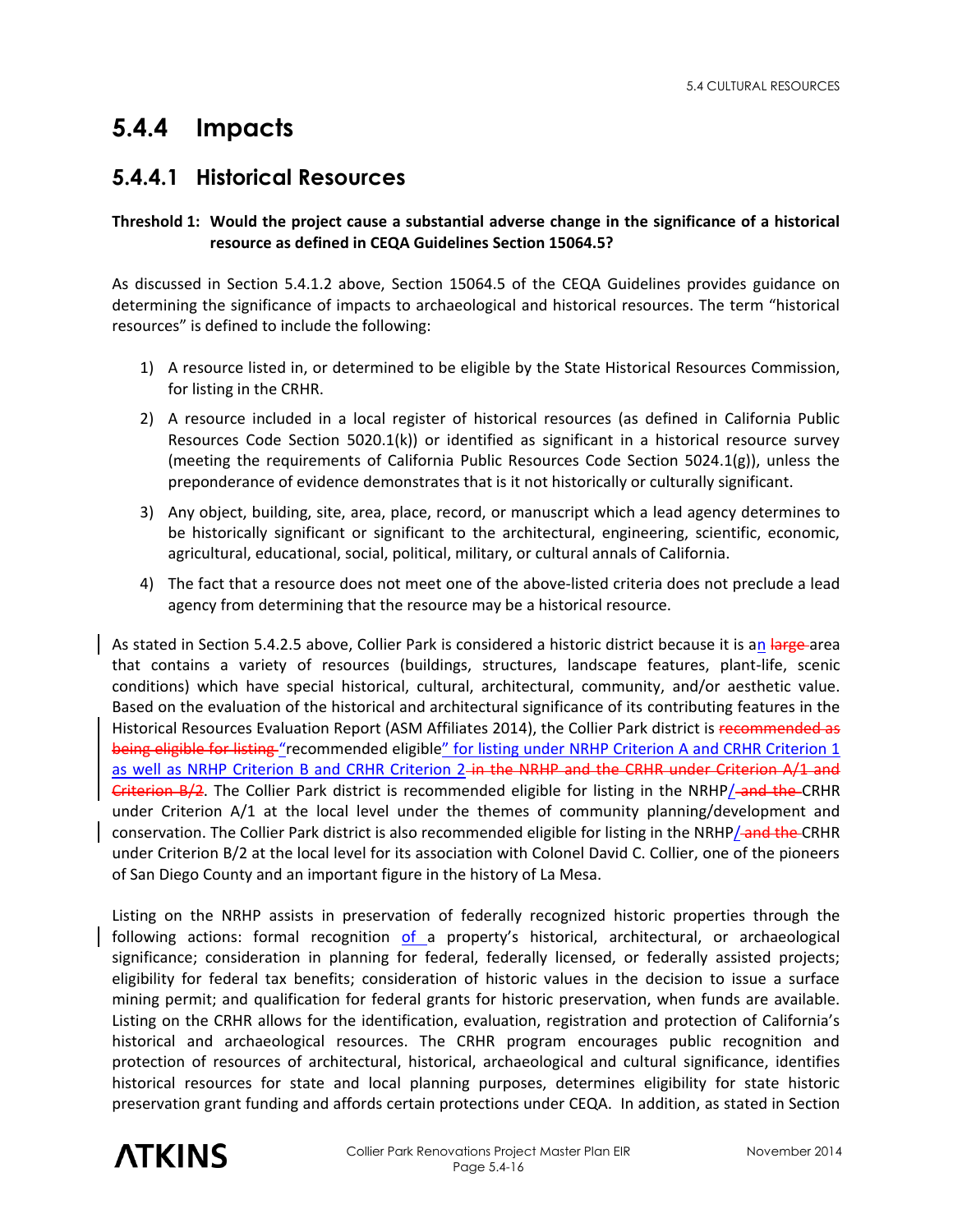5.4.1.3 above, Collier Park and the Spring House are included in the La Mesa Historic Resources Inventory and have been designated on the Historic Landmark Register. Thus, due to its eligibility to the NRHP, CRHR and La Mesa Historic Resources Inventory, the Collier Park District represents a historical resource as defined in CEQA Guidelines Section 15064.5.

According to the Historic Resources Evaluation Report (ASM 20142), the proposed project would result in a substantial adverse change in the significance of the Collier Park district as a historical resource. As defined in CEQA Guidelines Section 15064.5, substantial adverse change in the significance of an historical resource means physical demolition, destruction, relocation, or alteration of the resource or its immediate surroundings such that the significance of the historical resource would be materially impaired. The significance of an historical resource is materially impaired when a project demolishes or alters in an adverse manner those physical characteristics of an historical resource that convey its historical significance and that justify its eligibility for inclusion in the NRHP or CRHR, or that account for its inclusion in a local register of historical resources. As stated in Section 5.4.2.5 above, the contributing features to the Collier Park district are those elements that date to the park's period of significance, including the Spring House, drinking fountain, tennis court, water feature (concrete-lined drainage channel with concrete rubble bridge and stairway) east of the Spring House, natural terrain, topography, old-growth trees, and plantings undertaken by the local community (succulents in the History Hill area). Thus, these contributing features are considered those physical characteristics of the Collier Park district that convey its historical significance.

The proposed project includes development of undeveloped open space within the park (History Hill and Collier Club House areas), which would require the alteration of the natural terrain and the removal of old-growth trees and vegetation. The development of existing open space into an amphitheater and club house would transform the overall historic use and design of the landscape topography, vegetation, circulation, spatial organization and land pattern of the park, which are important contributing features of the Collier Park district. The City is proposing to mothball the Spring House for preservation of the building. Mothballing the Spring House would not alter its eligibility for inclusion in the CRHR and NRHP as a contributing element to the Collier Park historic district (ASM 2014). Furthermore, the proposed project includes the partial demolition and reconstruction of the Spring House for adaptive reuse as an outdoor interpretive center; partial demolition of the drinking fountain and reconstruction at a new location (entrance of the park); complete demolition of the tennis court and replacement with a new tennis court; and complete demolition of the water feature and stone bridge east of the Spring House and replacement with a bioswale and biofiltration basin. The moving of the drinking fountain, a feature that is currently not in its original location and has already lost its integrity of location would not result in its ineligibility for inclusion in the CRHR and NRHP. The demolition of the existing tennis courts and construction of new tennis court west of their original location, and demolition of the existing water feature and stone bridge in order to improve drainage conditions in the park, would result in their ineligibility for inclusion in the CRHR and NRHP as contributing elements to the Collier Park historic district. The demolition of the tennis court, water feature and stone bridge would therefore result in the material impairment of the resource in such a way that it would no longer convey its historical significance and justify its eligibility for inclusion in the CRHR or NRHP. The loss of these features would also contribute to the cumulative impact on the district, considering the overall substantial adverse change to the park that would result from the proposed project.

Additionally, implementation of the proposed project would include altering major sections of the landscape element of the Collier Park historic district. However, the areas of landscape that would be subject to the greatest degree of change are areas where there is little integrity, specifically the History

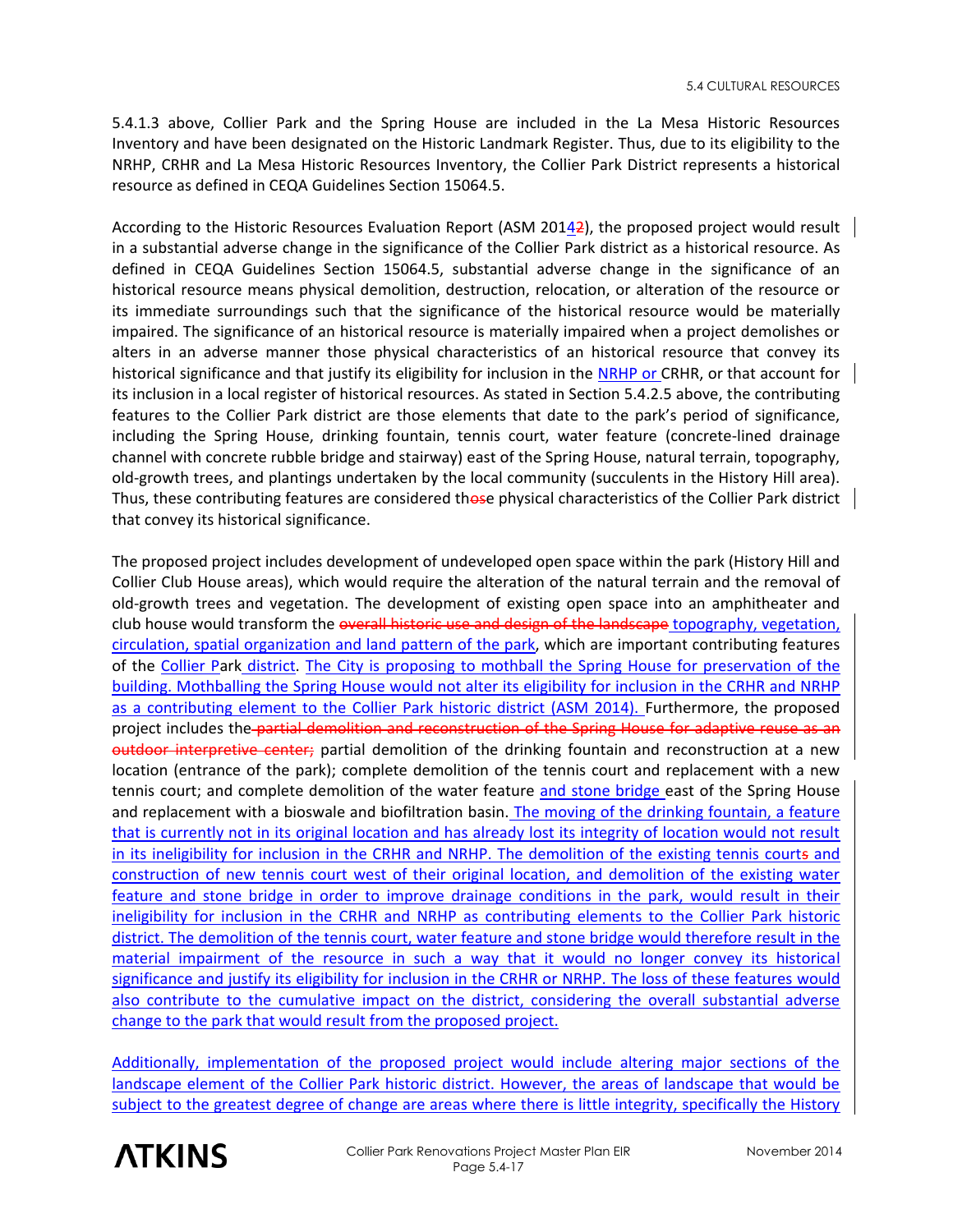Hill and Collier Club House areas. Due to the existing loss of integrity, there is more flexibility in the alteration of these areas of the park's landscape. As a project design feature, these areas of the park would be replanted with species that are currently extant in Collier Park and/or native species. Succulents and flower beds would be included among the plant species in the History Hill area because those vegetation types were planted historically in the area. Since the Panhandle area retains better landscape integrity than the Collier Club House and History Hill areas, the project proposes a rehabilitation of the landscape in the Panhandle area that would be more aligned with its historic character (see Figure 4-1). Although the proposed placement and grouping of new vegetation and trees in the Panhandle area would not exactly replicate the historic placement and grouping, the intent of the plantings as a delineation and definition of space, circulation, and aesthetic borders would be replicated. Overall, the proposed changes to the Collier Park historic district would result in a substantial adverse change that would materially impair the significance of this resource. Thus, the cumulative loss of contributing features would cause a substantial adverse change in the significance of the Collier Park district as a historical resource. Therefore, implementation of the proposed project would result in a potentially significant impact and mitigation measures would be required. associated with historical resources.

# **5.4.4.2 Archaeological Resources**

#### **Threshold 2: Would the project cause a substantial adverse change in the significance of an archaeological resource pursuant to CEQA Guidelines Section 15064.5?**

As stated in Section 5.4.3.3 above, a Cultural Resource Survey was conducted for the search area encompassing Collier Park and a one-half mile radius around the park (Noah Archaeological Consulting 2009). No archaeological sites were identified within the search area. In addition, the NAHC performed a records search of its Sacred Lands File, which did not indicate the presence of numerous Native American cultural resources within the search area. Thus, archaeological or Native American resources are not known to occur within the project area. However, portions of the park, such as the History Hill and Collier Club House areas, are largely undeveloped and may contain unknown archaeological or Native American resources. It is possible that ground-disturbing activities associated with construction of the proposed project may uncover presently obscured or buried unknown archaeological or Native American resources. In the event that subsurface archaeological or Native American resources are encountered during construction, such resources could potentially be damaged or destroyed, resulting in a significant adverse impact. Therefore, implementation the proposed project would result in a potentially significant impact associated with archaeological and Native American resources.

# **5.4.4.3 Paleontological Resources**

#### **Threshold 3: Would the project directly or indirectly destroy a unique paleontological resource or site or unique geologic feature?**

As stated in Section 5.4.2.7 above, the project site is underlain by metasedimentary and metavolcanic rock associated with the Santiago Peak Volcanics formation, which is assigned a marginal paleontological resources sensitivity. Although it is considered very unlikely for this geologic formation to contain paleontological resources, there is still a limited probability for producing fossil remains from certain sedimentary lithologies at localized outcrops. As such, there is a marginal possibility that grounddisturbing activities associated with construction of the proposed project may uncover paleontological

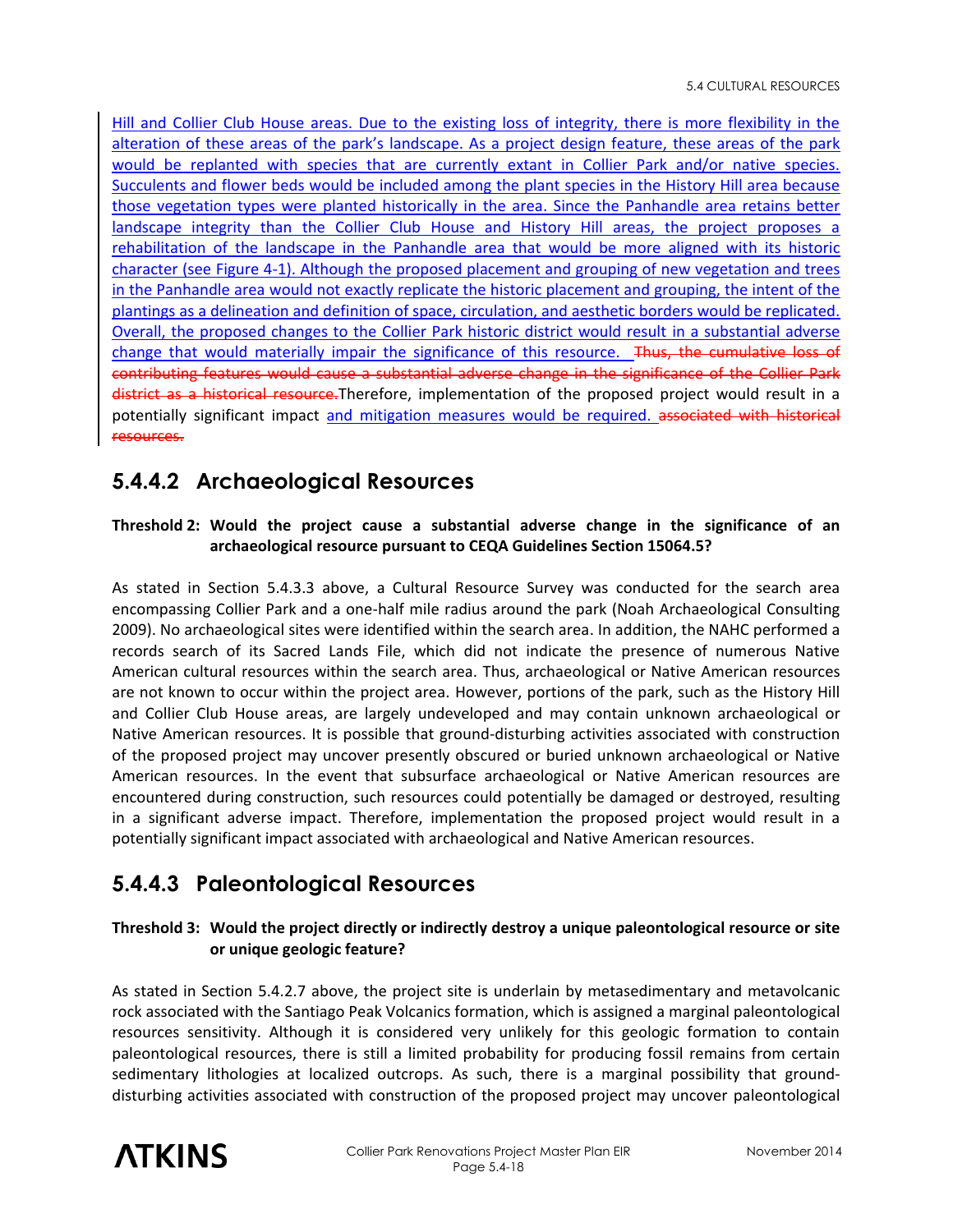resources. In the event that paleontological resources are encountered during construction, such resources could potentially be damaged or destroyed. Therefore, implementation of the proposed project would result in a potentially significant impact associated with paleontological resources.

#### **5.4.4.4 Human Remains**

#### **Threshold 4: Would the project disturb any human remains, including those interred outside of formal cemeteries.**

As stated in Section 5.4.2.4 above, a records search of the Sacred Lands File did not indicate the presence of numerous Native American cultural resources within the search area. Thus, it is unlikely that known human remains would be affected by the proposed project. However, there is always a possibility that ground-disturbing activities associated with construction of the proposed project may uncover presently obscured or buried unknown human remains. If human remains are encountered during construction, the County Coroner would be notified immediately and the find would be handled in accordance with California Health and Safety Code Section 7050.5 and California Public Resources Code Section 5097.98.

In the event of discovery or recognition of any human remains in any location other than a dedicated cemetery, California Health and Safety Code Section 7050.5(b) requires that there shall be no further excavation or disturbance of the site or any nearby area reasonably suspected to overlie adjacent remains until the County Coroner has determined the circumstances, manner, and cause of death, and has provided recommendations concerning the treatment and disposition of the human remains. If the human remains are recognized or believed to be those of a Native American, California Health and Safety Code Section 7050.5(c) requires the County Coroner to contact the NAHC by telephone within 24 hours. Pursuant to California Public Resources Code Section 5097.98, the NAHC shall immediately notify those persons it believes to be most likely descendants of the Native American human remains. With permissions from the landowner, the most likely descendants may inspect the site of discovery and make recommendations for the treatment and disposition of the Native American human remains and any associated grave goods within 48 hours of their notification by the NAHC. The landowner shall discuss and confer with the most likely descendants all reasonable options regarding the descendants' preferences for treatment, which may include the following:

- a) Nondestructive removal and analysis of the Native American human remains and associated items.
- b) Preservation of the Native American human remains and associated items.
- c) Relinquishment of the Native American human remains and associated items to the descendants for treatment.
- d) Other culturally appropriate treatment.

Compliance with California Health and Safety Code Section 7050.5 and California Public Resources Code Section 5097.98 in the unlikely event that human remains are encountered during construction would prevent significant impacts. Therefore, impacts associated with human remains would be less than significant.

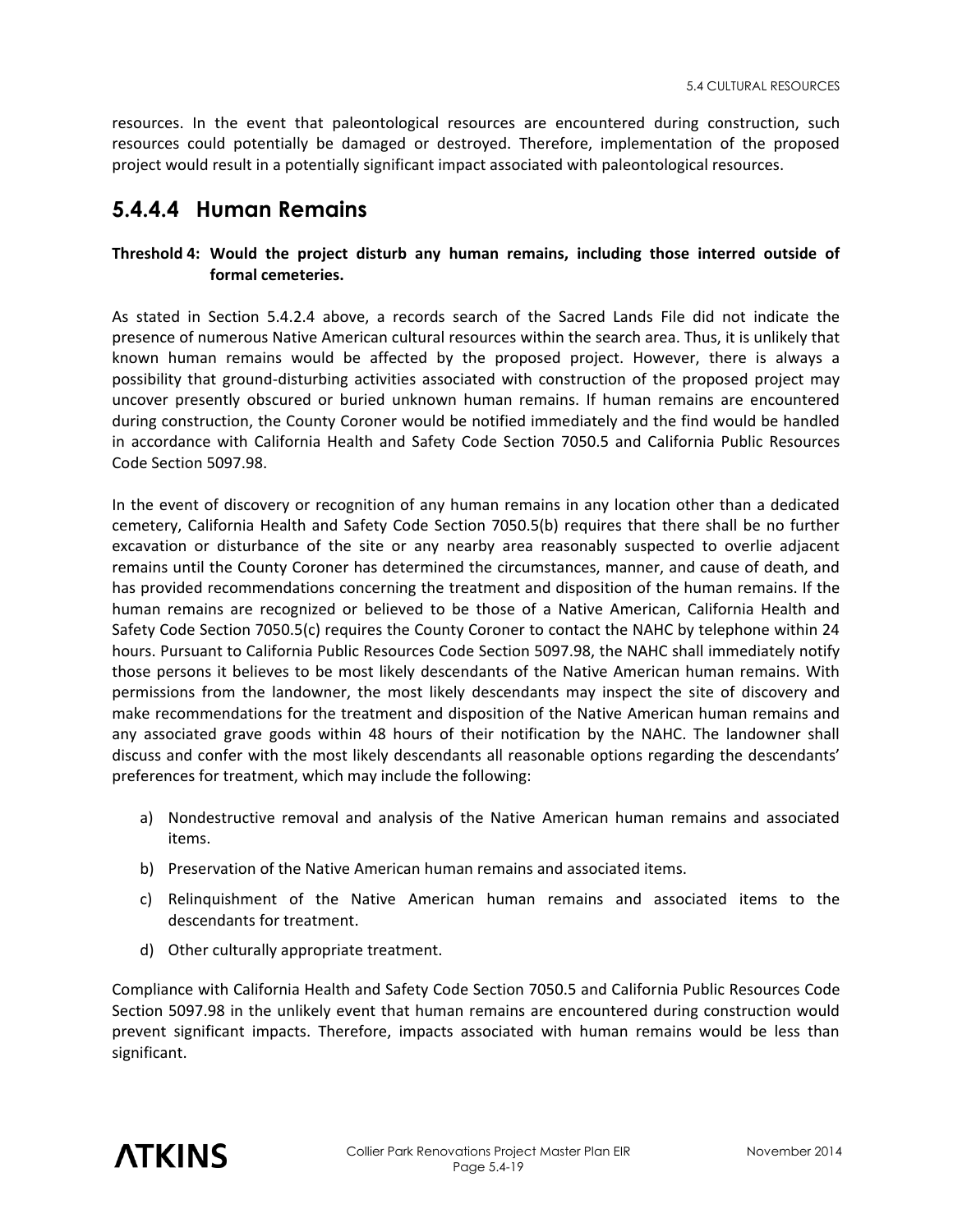# **5.4.5 Mitigation Measures**

## **5.4.5.1 Historical Resources**

A significant impact related to historical resources (specifically, the contributing structures and landscape features of the Collier Park district, including the Spring House and other contributing features) would result from implementation of the proposed project. According to Section 15126.4 (4)(A) of the CEQA Guidelines, "the mitigation measure must be 'roughly proportional' to the impacts of the project." The proposed project would result in the following changes to contributing elements of the Collier Park historic district: reconstruction of the drinking fountain; demolition of the water feature/stone bridge and tennis court; significant alterations to landscaping elements in the History Hill and Collier Club House areas; and landscaping alterations in the Panhandle area. These changes to Collier Park would significantly alter the current and historic landscape of the park in such a way that preservation tools would be needed to mitigate the impact. As identified in mitigation measure CUL-1, documentation through Historic American Landscape Survey (HALS) is an important measure because it would allow for documentation of the current park before alterations begin. As identified in mitigation measure CUL-2, after the park's alterations, interpretive signage would illustrate to park patrons and members of the public what features of the landscape and district have been altered. This measure also requires preserving the undamaged portions of the water fountain roof frame and tiles for reuse. Implementation of the following mitigation measures  $\tau$  in addition to the adaptive reuse of the Spring House as an outdoor interpretive center, would reduce this impact to below a level of significance.

- **CUL-1** Historic American Landscape Survey. Historic American Landscape Survey (HALS) Level II documentation of the Collier Park district (including all the Spring House and other contributing structures and landscape features) shall occur prior to the start of construction activities for any phase of the proposed project. The HALS Level II documentation shall be prepared by a registered landscape historian in accordance with the Secretary of Interior's Standards and Guidelines for Architectural and Engineering Documentation and the National Park Service's HALS Guidelines. In conformity with the HALS Level II standards, the documentation package shall include the following three elements: 1) a narrative historical report; 2) large-format photographic documentation; and 3) reproduction of select existing drawings.
- **CUL-2** Preservation Measures. The City shall implement all of the following two preservation measures:
	- 1) Retention-Preservation of the undamaged portions of the original roof frame and tiles in the reconstruction of the drinking fountain.
	- 2) Retention of natural landscape features, such as the natural terrain, topography, oldgrowth trees, and plantings undertaken by the local community (including succulents in the History Hill area), and incorporation thereof into the project design.
	- $\frac{3}{2}$ )Placement of interpretive signage throughout the park that conveys a brief history of Collier Park, its role and historical significance in the development of the City of La Mesa, and historical significance. At a minimum, signs shall be placed at the Spring House, current and new locations of the drinking fountain, former location of the stone bridge and former location of the stone bridge and tennis court, water feature east of the Spring House, and in the general locale of the Panhandle and History Hill areas.

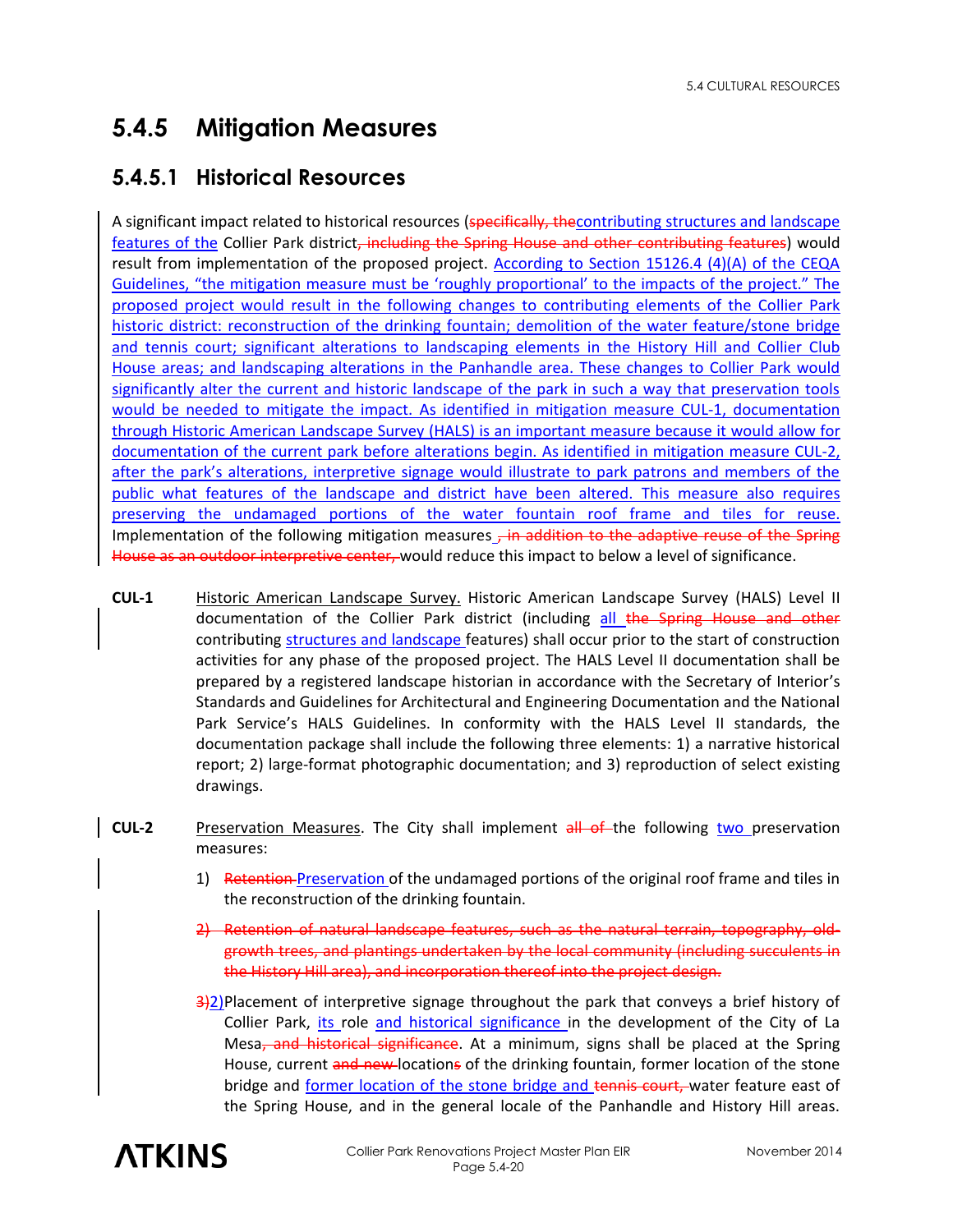Interpretive signage shall include historic photographs of the Collier Park district. Signs that include historic photographs shall be placed at a vantage point that provides direct observation of the view depicted.

- 4) Conduct oral history interviews with individuals identified in concert with the La Mesa Historical Society that have an association with Collier Park, such as descendants of Colonel David C. Collier and members of the Spring House Garden Club.
- 5) Financial contribution in support of a related preservation or restoration City of La Mesa.

### **5.4.5.2 Archaeological Resources**

A potentially significant impact related to archaeological resources would result from implementation of the proposed project. Implementation of the following mitigation measure would reduce this impact to below a level of significance.

**CUL-3** Archaeological and Native American Monitoring. An archaeological monitor and a Native American monitor shall be present during all ground-disturbing activities in previously undisturbed soils. If an artifact is encountered, all operations in the area where the artifact was found shall be suspended immediately, the City shall be notified, and a qualified archaeologist and/or Native American monitor shall be retained by the City to evaluate the significance of the find; to salvage, record, clean, and curate significant artifact(s); and to document the find in accordance with current professional archaeological standards. Within 30 days of completion of ground-disturbing activities, either a letter signed by the archaeological and Native American monitors stating that no artifacts were found or, if artifacts were found, a report prepared by the qualified archaeologist and Native American monitor documenting the mitigation program shall be submitted to the City.

### **5.4.5.3 Paleontological Resources**

A potentially significant impact related to paleontological resources would result from implementation of the proposed project. Implementation of the following mitigation measure would reduce this impact to below a level of significance.

**CUL-4** Paleontological Monitoring. A paleontological monitor shall be present during all initial cutting, grading, or excavation of previously undisturbed substratum. If a fossil of greater than 12 inches in any dimension (including circumference) is encountered, all operations in the area where the fossil was found shall be suspended immediately, the City shall be notified, and a qualified paleontologist shall be retained by the City to evaluate the significance of the find; to salvage, record, clean, and curate significant fossil(s); and to document the find in accordance with current professional paleontological standards. Within 30 days of completion of ground-disturbing activities, either a letter signed by the paleontological monitor stating that no fossils were found or, if fossils were found, a report prepared by the qualified paleontologist documenting the mitigation program shall be submitted to the City.